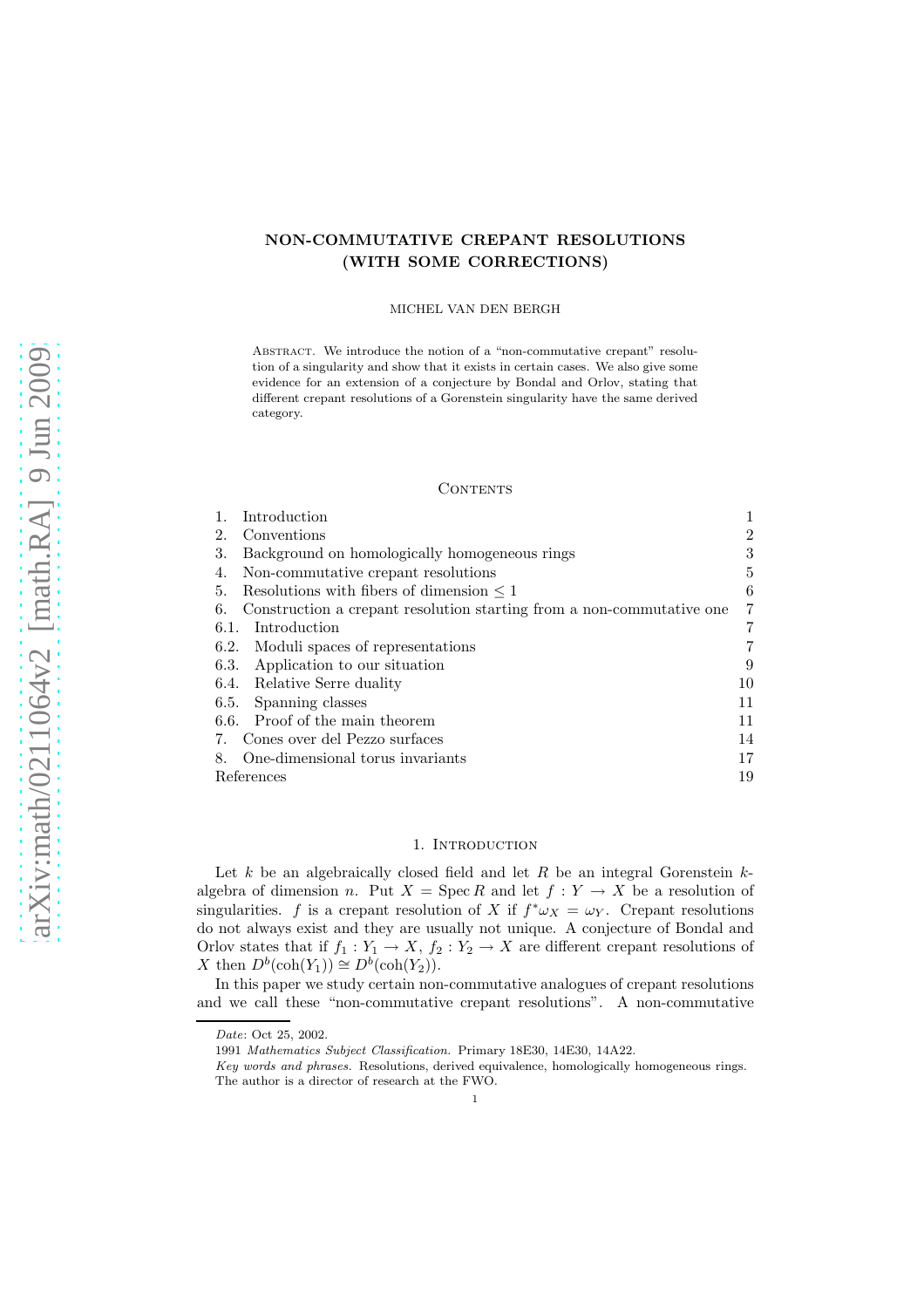crepant resolution of R is an algebra  $A = \text{End}_{R}(M)$  where M is a reflexive R-module and where A has finite global dimension and is a (maximal) Cohen-Macaulay Rmodule. For some general discussion of non-commutative resolutions we refer to [9,  $\S5$ ]

A standard example of a non-commutative crepant resolution is the following:

**Example 1.1.** Let  $G$  be a finite group and let  $V$  be a finite dimensional  $G$ representation such that  $G \subset SI(V)$ . Put  $S = Sym(V)$  and  $R = S^G$ . Then  $A = \text{End}_{R}(S) \cong S * G$  is a non-commutative crepant resolution of R.

In [43] we made the following conjecture.

**Conjecture 1.2.** If  $R$  is three dimensional and has terminal singularities then it has a non-commutative crepant resolution if and only if it has a crepant commutative resolution.

We prove this conjecture below (Theorem 6.6.3). We also show that a version of the Bondal-Orlov conjecture holds in the sense that the two resolutions in Conjecture 1.2 are derived equivalent. One direction in the proof of Conjecture 1.2 is obtained from the beautiful version of the McKay correspondence given in [15] (with virtually the same proof).

In addition to proving Conjecture 1.2 we will give two other instances where a non-commutative resolution exists:

- (1) Cones over Del Pezzo surfaces (see §7).
- (2) Invariants of a one dimensional torus acting linearly on a polynomial ring (see §8).

We would like to thank Paul Smith and Amnon Yekutieli for some useful discussions.

The main reason for this new version is that the argument for the existence of non-commutative crepant resolutions for cones of Del Pezzo surfaces was incorrect in the published version of this paper [42]. Luckily the statement follows easily from the work of Kuleshov and Orlov. This approach was suggested to the author by Tom Bridgeland.

Besides this we have updated a few references but we have made no attempt to cover recent developments (this would have required extensive changes to the paper).

Finally we have corrected a few other minor errors.

- The proof of Proposition 3.3 was slightly faulty.
- There was a disastrous typo in the statement of Lemma 7.1(5) (pointed out by Orlov).

### 2. Conventions

Throughout  $k$  is an algebraically closed field of characteristic zero. All rings are k-algebras. Modules are right modules and Cohen-Macaulay means maximal Cohen-Macaulay. When we say that  $R$  is complete local then we mean that  $R$  is a (commutative) complete local  $k$ -algebra with residue field  $k$ .

Below when we say "reduction to the complete case" we usually mean completing the strict Henselization of a commutative noetherian ring at a prime ideal and then lifting the residue field. Replacing  $k$  with this lifted field we are in a "complete" local" situation, in the sense of the previous paragraph.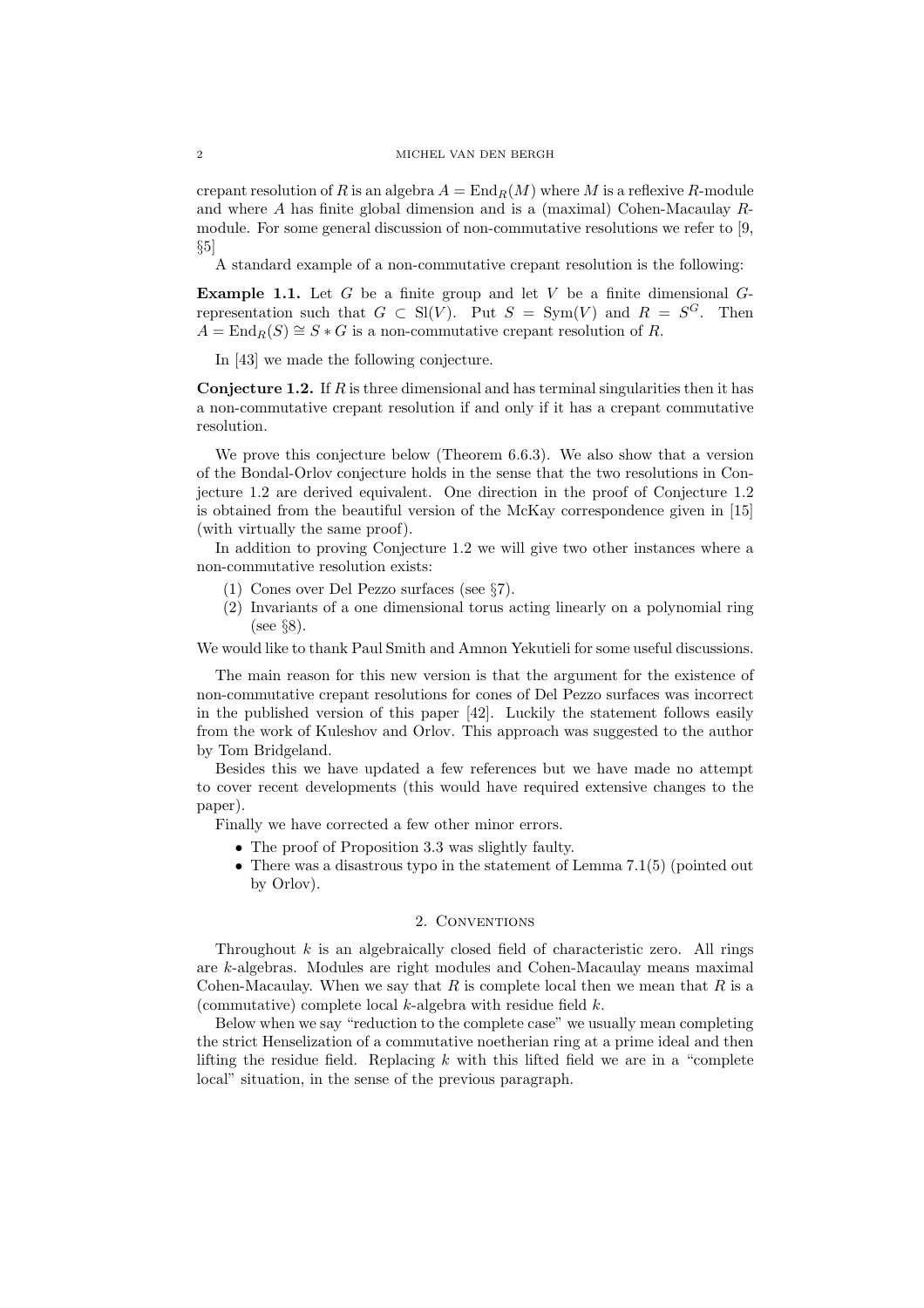We also use it in the following sense: let  $R$  be a commutative noetherian ring and let  $R \to K$  be a map of R to a field with kernel P. Then a complete local situation may be obtained by replacing  $R$  with a suitable flat complete local extension of the completion of  $R$  at  $P$  which has residue field  $K$  and which also contains  $K$ .

Below we will sometimes use the theory of dualizing complexes for schemes and for non-commutative coherent sheaves of rings over these. When the underlying scheme is of finite type or when it is the spectrum of a complete local ring then there is a canonical dualizing complex which we will call the "Grothendieck dualizing complex" and which we denote by  $D$ . One possible way of characterizing this dualizing complex is through the theory of "rigid dualizing complexes" [41, 45, 46] (and its topological variant). The duality functor associated to  $D$  will be denoted by D.

We frequently use the following result by Keller [24, Thm 4.3]:

**Theorem 2.1.** Let  $\mathcal{E}$  be a Grothendieck category and assume that  $\mathcal{A} = D(\mathcal{E})$  is generated by a compact object E (i.e.  $E^{\perp} = 0$  and  $\text{Hom}_{A}(E, -)$  commutes with direct sums). Then  $A = D(\Lambda)$  where  $\Lambda$  is a DG-algebra whose cohomology is given by  $\text{Ext}^*(E, E)$ .

In our case we will always have  $\mathrm{Ext}^i(E,E) = 0$  for  $i \neq 0$  and hence  $\Lambda$  is a true algebra. In that case we refer to  $E$  as a *tilting object*.

## 3. Background on homologically homogeneous rings

It is well-known that for a non-commutative ring the condition of being of finite global dimension is very weak. In order to obtain a good homological theory generalizing the commutative case, a stronger condition is needed. Such a condition was introduced in [18].

Let R be a commutative noetherian k-algebra and let A be a module-finite  $R$ algebra. We will say that A is homologically homogeneous if for all  $P \in \text{Spec } R$  we have

(H1) gl dim  $A_P = \dim R_P$ .

 $(H2)$   $A_P$  is (maximal) Cohen-Macaulay.

If R is equidimensional of dimension  $n$  this is is equivalent to the following condition given in [18].

 $(H1')$  All simple A-modules have the same projective dimension n.

Example 3.1. Consider the ring

$$
A = \begin{pmatrix} R & m \\ R & R \end{pmatrix}
$$

with  $R = k[x, y], m = (x, y) \subset R$ . One has gldim  $A = 2$  but A is not Cohen-Macaulay. So A is *not* homologically homogeneous.

Zero-dimensional h.h. rings are semi-simple. One-dimensional h.h. rings are classical hereditary orders [30]. Two dimensional h.h. rings over a complete local ring were classified in  $[2, 31]$ . The results in  $[3, 4, 5, 38, 39]$  may be viewed as a classification of three-dimensional graded local h.h. rings.

Not everything about homologically homogeneous rings is understood. For example it is an interesting question to understand precisely which rings can occur as centers of homologically homogeneous rings. In particular we would like to know the following: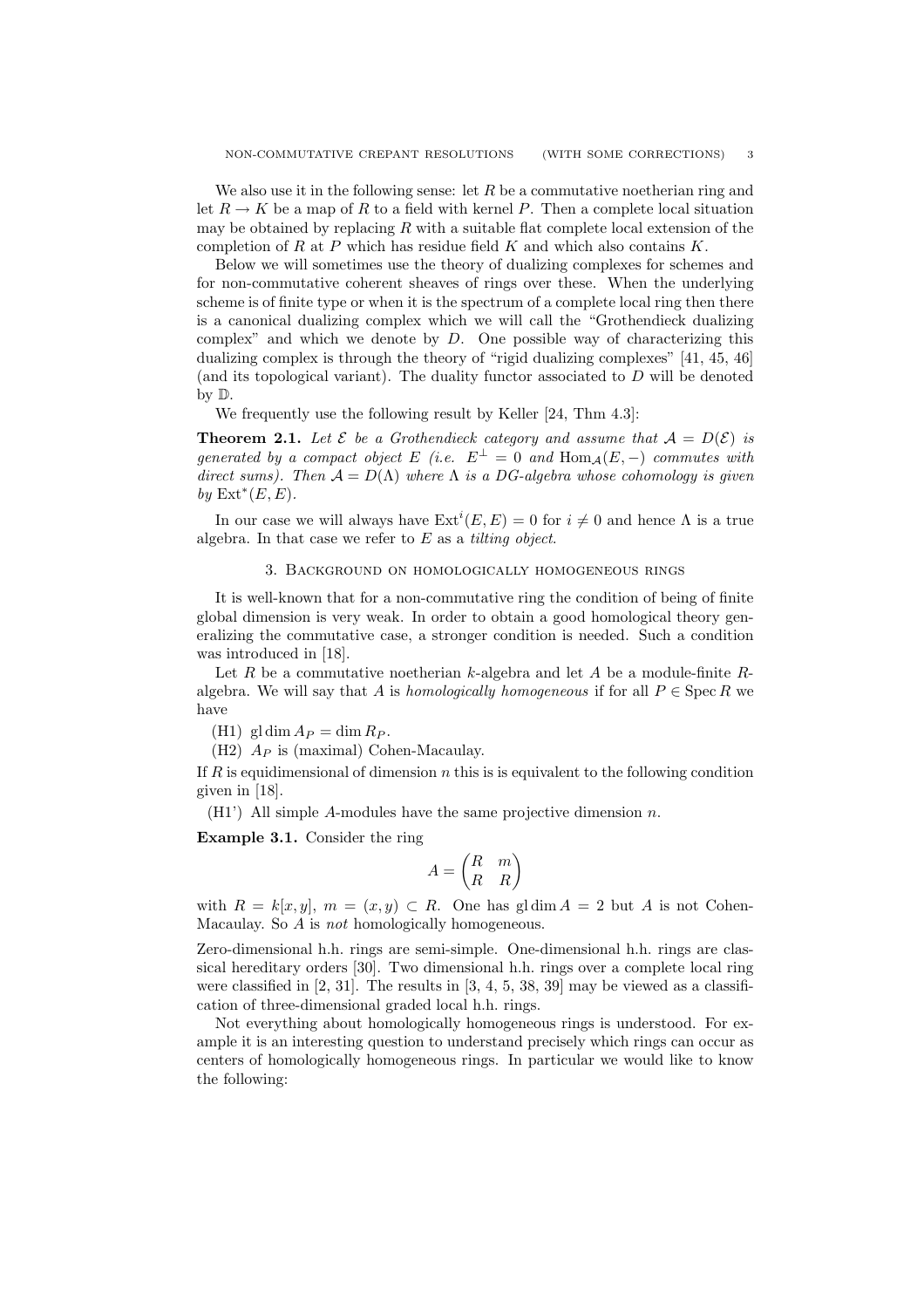**Question 3.2.** If A is homologically homogeneous and R is the center of A, is it true that  $R$  has rational singularities?

This question is answered affirmatively in complete generality in [34]. Since we don't want to change too much we have kept the discussion below although it is somewhat obsolete.

In the published version of this paper [42] we were able to give a positive answer to Question 3.2 in the graded case. Unfortunately as written the proof was not quite correct. So below we give a corrected proof.

Proposition 3.3. Assume that A is a finitely generated positively graded homologically homogeneous graded  $k$ -algebra with semi-simple degree zero part. Let  $R$  be the center of  $A$  and assume that  $R$  has an isolated singularity. Then  $R$  has rational singularities.

*Proof.* The part of degree zero of  $R$  is a direct sum of fields. Using the resulting central idempotents we may reduce to the case where R is connected (i.e.  $R_0 = k$ ). Put  $n = \dim R$ . If  $n = 0$  then there is nothing to prove so we assume  $n > 0$ . Put  $m = R_{>0}$ .  $M = A_{>0}$ . Since R has an isolated singularity, it will have a rational singularity if and only if the following condition holds [44]:

(3.1) 
$$
H_m^i(R) = 0 \qquad \text{for } i < n
$$

$$
H_m^n(R)_u = 0 \qquad \text{for } u \ge 0
$$

Since we are in characteristic zero,  $R$  is a direct summand of  $A$  and hence it is certainly Cohen-Macaulay. Thus  $H_m^i(R) = 0$  for  $i < n$ .

Let  $S$  be a graded simple right  $A$ -module. From the theory of homologically homogeneous rings [18, 34] we obtain  $\text{Ext}_{A}^{n}(S, A)$  is a graded simple left A-module. Replacing  $S$  by a minimal (finite!) projective  $A$ -resolution we easily see that  $\text{Ext}_{A}^{n}(S, A)$  is concentrated in strictly negative degree.

From this we easily obtain that  $H_M^n(A) = \text{inj}\lim \text{Ext}_A^n(A/M^n, A)$  lives in strictly negative degree. Since  $H_m^n(A) = H_m^n(A)$  (see e.g. [1]) and  $H_m^n(R)$  is a direct summand of  $H_m^n(A)$  we obtain that  $H_m^n(R)$  also lives in strictly negative degree.  $\Box$ 

In [31] it is shown that every two-dimensional homologically homogeneous  $k$ algebra over a complete local ring is obtained as the completion of a graded one. This is unfortunately false in higher dimension (otherwise Proposition 3.3 would yield an affirmative answer to Question 3.2).

**Example 3.4.** We construct a three-dimensional homologically homogeneous  $k$ algebra which is not the completion of a graded one. Assume that  $R$  is a complete local ring with a three-dimensional terminal Gorenstein singularity which is not quasi-homogeneous but which is such that  $X = \text{Spec } R$  has a crepant resolution. Then it follows from Theorem 5.1 below that there is a reflexive R-module such that  $A = \text{End}_{R}(M)$  is homologically homogeneous. Clearly this A is not the completion of a graded ring since otherwise the same would be true for its center  $R$  also.

To make the example explicit consider  $R = k[[x, y, z, t]]/(f)$  where

$$
f = xy - (z - t^2)(z - t^3)(z - t^4)
$$

This is a compound Du Val singularity which has a crepant resolution. Since  $R$  has a hypersurface singularity it will be quasi-homogeneous if and only if the Milnor number  $\mu(f)$  and the Tyurina number  $\tau(f)$  of f are equal [32]. Using the computer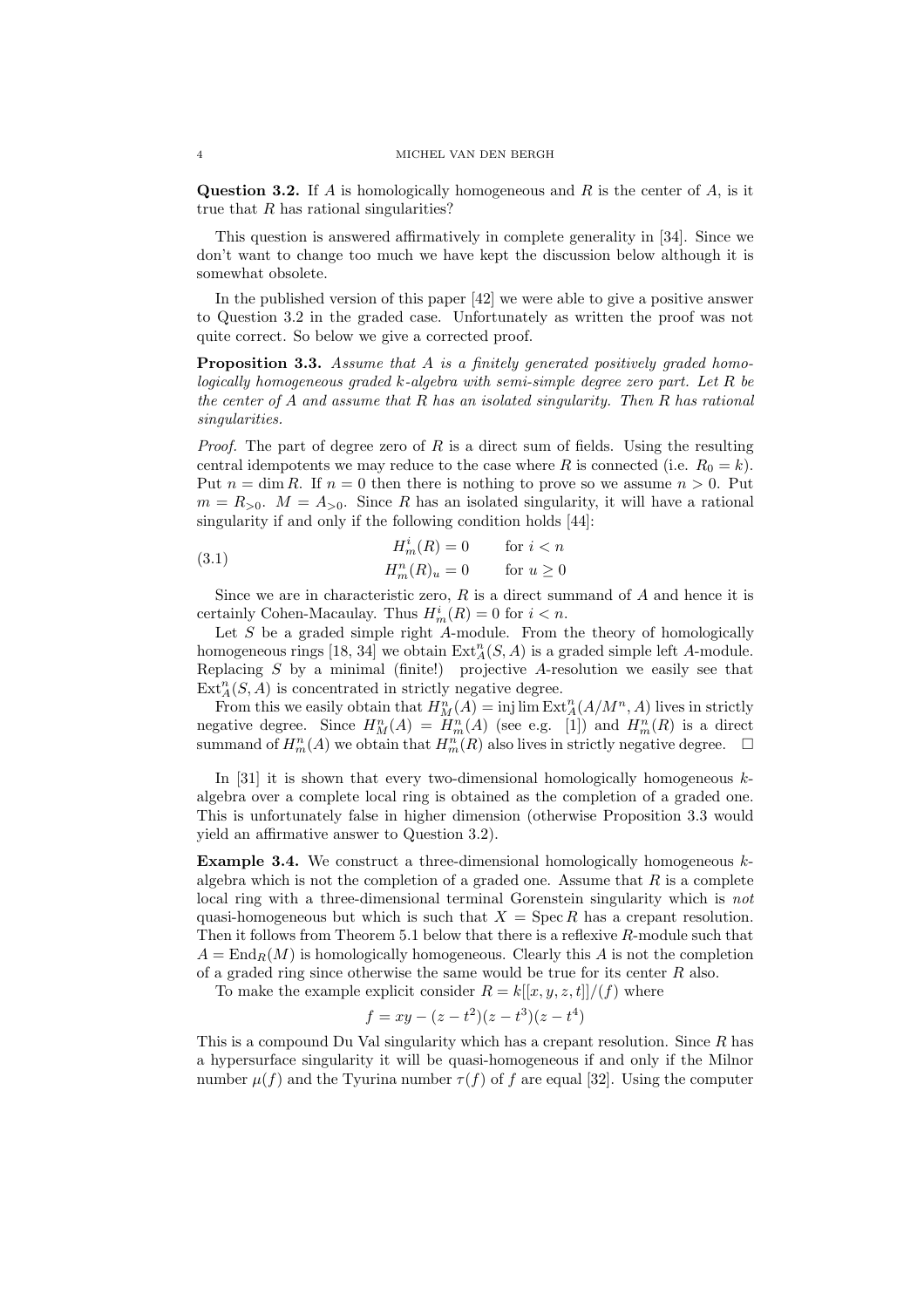algebra program SINGULAR [20] we compute:  $\mu(f) = 12$ ,  $\tau(f) = 11$ . So R is not quasi-homogeneous.

A more sensible approach to Question 3.2 is probably through the following:

**Question 3.5.** If  $\vec{A}$  is a homologically homogeneous ring over a complete local ring, is there a separated filtration  $A = A_0 \supset A_1 \supset \cdots$  on A with  $A_1 = \text{rad}(A)$  (maybe the rad( $A$ )-adic filtration(?)) such that gr  $A$  is still homologically homogeneous?

Since a deformation of a rational singularity is rational [19], it not hard to see that an affirmative answer to this question combined with Proposition 3.3 would yield an affirmative answer to Question 3.2.

Remark 3.6. It is tempting to try to develop directly a theory of rational singularities for non-commutative rings. For example (3.1) seems to make perfect sense for non-commutative graded rings. Unfortunately it is easy to see that (3.1) is not invariant under Morita-equivalence so there are certainly some problems.

A related objection is that there seems to be no obvious non-commutative analogue of the Grauert-Riemenschneider vanishing theorem. It seems unlikely that there is a good theory of rational singularities without the Grauert-Riemenschneider theorem.

#### 4. Non-commutative crepant resolutions

Unless otherwise specified, in the rest of this paper  $R$  is a normal Gorenstein domain and  $X = \operatorname{Spec} R$ . Let  $f : Y \to X$  be a projective morphism with Y regular. We say that f is crepant if  $f^*\omega_X = \omega_Y$ .

Bondal and Orlov conjecture in [10] that different crepant resolutions of X have equivalent bounded derived categories of coherent sheaves. If  $X$  is projective then it is known that they have the same Hodge numbers [7, 26].

We propose a definition of a non-commutative crepant resolution. The motivation is mainly philosophical and the main example is given by the McKay correspondence [15] (see also [22] in dimension two).

**Definition 4.1.** A non-commutative crepant resolution of R is an homologically homogeneous R-algebra of the form  $A = \text{End}_R(M)$  where M is a reflexive Rmodule.

This definition will serve as a vehicle for introducing the various examples we discuss in this paper. Some obvious variations are possible (see Remark 4.3 below).

The following remark will be convenient.

**Lemma 4.2.** If  $A = \text{End}_R(M)$  for a reflexive R-module M and if gldim  $A < \infty$ and  $A$  is Cohen-Macaulay then  $A$  is homologically homogeneous (and hence  $A$  is a non-commutative crepant resolution).

*Proof.* We may assume that R is local. Put  $n = \dim R$ . Using the fact that  $\text{Ext}_{R}^{i}(A, R) = 0$  for  $i > 0$  (since A is Cohen-Macaulay) we easily deduce for  $M \in$ mod(A):  $\text{Ext}_{A}^{i}(M, A) = \text{Ext}_{R}^{i}(M, R)$ . Thus the injective dimension of  $A_{A}$  is  $\leq$  $n.$  Applying the formula with  $M$  a simple  $A$ -module obtain that the injective dimension of  $A_A$  is precisely n.

Since the global dimension of  $A$  equal to the injective dimension of  $A_A$  (given that it is finite) we find gl dim  $A \leq n$ .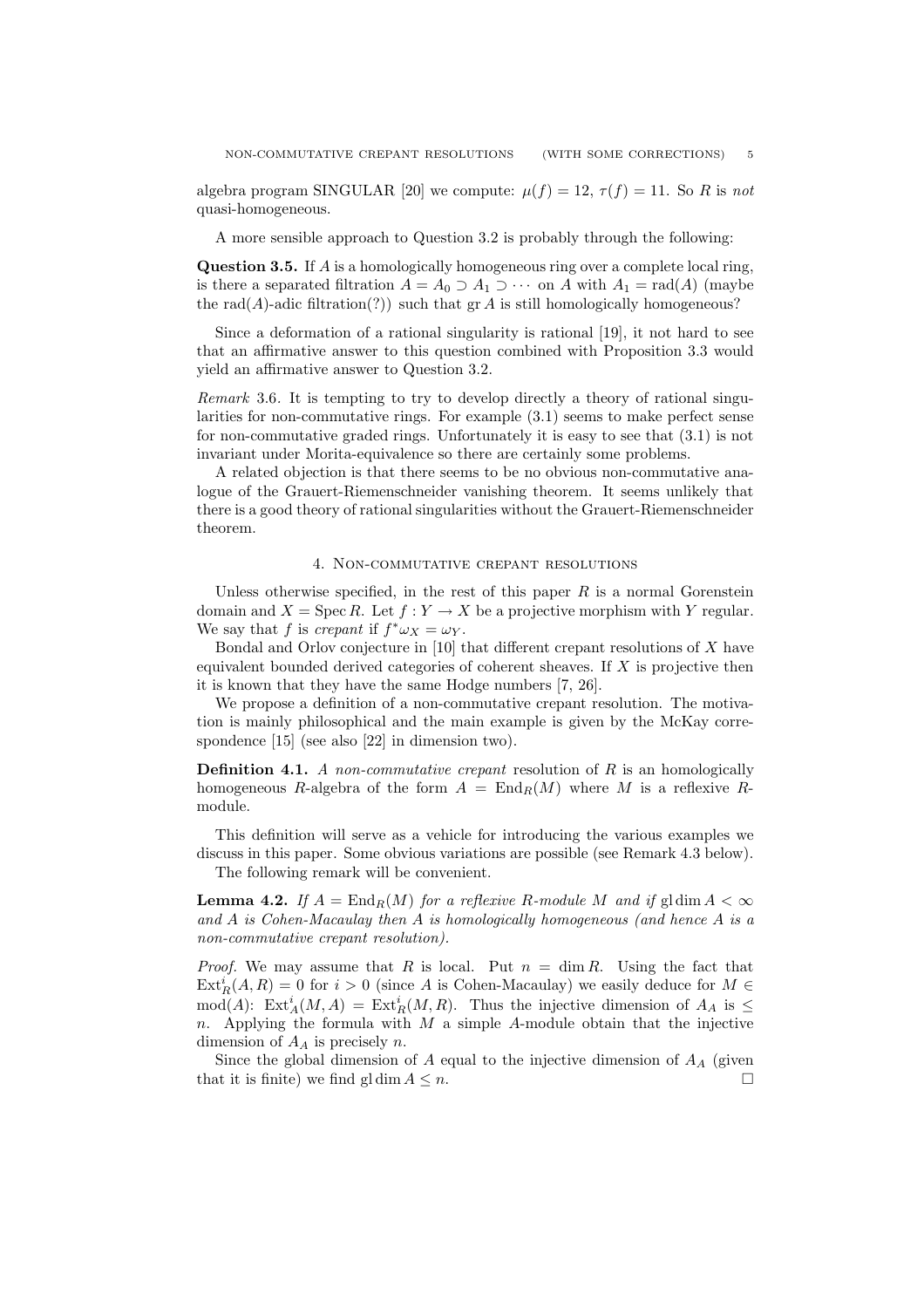The point of Definition 4.1 is that it provides reasonable non-commutative substitutes for "regularity", "birationality" and "crepancy". Obviously regularity correspond to the condition gl dim  $A < \infty$ .

Let  $K$  be the function field of  $R$ . To have a substitute for birationality we note that in non-commutative geometry it is customary to replace a ring with its module category. So birationality should be expressed by the fact that  $A \otimes_R K$  is Morita equivalent to K. I.e. we should have  $A \otimes_R K = M_n(K)$ .

Assume that R is complete local of dimension n and let  $\omega_R$  be the dualizing module of R. By the Gorenstein hypotheses  $\omega_R$  is an invertible R-module. The Grothendieck dualizing complex of R is given by  $D_R = \omega_R[n]$ . By the adjunction formula A has a dualizing complex given by  $D_A = \text{RHom}(A, D_R)$ . It follows that A has a dualizing complex concentrated in one degree if an only if  $\mathrm{Ext}^i_R(A,\omega_R)=0$ for  $i > 0$ , i.e. if and only if A is Cohen-Macaulay. If A is Cohen-Macaulay then in particular it is reflexive.

If A is Cohen-Macaulay and has finite global dimension then it is homologically homogeneous. Hence it follows from [18] that if  $\pi$  is a height one prime in R then  $A_{\pi}$  is a hereditary order in  $M_n(K)$  over the discrete valuation ring by  $R_{\pi}$ . We denote the ramification index [30] of  $A_{\pi}$  by  $e(\pi)$ .

If A is Cohen-Macaulay then the dualizing module of A is given by  $\omega_A$  $\text{Hom}_R(A, \omega_R)$  and it is easy to prove that the latter is equal to the tensor product of  $\omega_R$  with  $(\otimes_{\pi} \pi^{-1+e(\pi)})^{**}$  where the product runs over all height one primes in R. It follows that that  $\omega_A$  will be generated by  $\omega_R$  (a substitute for crepancy) if and only if  $e(\pi) = 1$  for all  $\pi$ , i.e. if and only if A is a maximal order. According to [6] all maximal orders in  $M_n(K)$  are of the form  $\text{End}_R(M)$  for a reflexive R-module M. This finishes our motivating discussion.

Remark 4.3. It is tempting to weaken Definition 4.1 in such a way as to require only that  $A$  is an unramified maximal order over  $R$ . The proof Theorem 6.3.1 below does not work in this added generality.

*Remark* 4.4. In all our examples the R-module M may be taken to be itself Cohen-Macaulay but we have no proof that this is always possible. Note that the implication End<sub>R</sub> $(M)$  Cohen-Macaulay  $\Rightarrow M$  Cohen-Macaulay is false.

Remark 4.5. If our bases cheme X is not affine then we may define a non-commutative crepant resolution of  $X$  as a stack of abelian categories which is, locally on an affine open Spec R, of the form  $Mod(A)$  where A is a non-commutative crepant resolution of R.

The following conjecture is inspired by the conjecture of Bondal and Orlov.

**Conjecture 4.6.** All crepant resolutions of  $X$  (commutative as well as non-commutative ones) are derived equivalent.

In subsequent sections we will give some examples of non-commutative crepant resolutions and in addition we will give some evidence for Conjecture 4.6. In particular we will prove Conjecture 4.6 for three dimensional terminal Gorenstein singularities.

5. RESOLUTIONS WITH FIBERS OF DIMENSION  $\leq 1$ 

The following result was proved is [43] (our hypotheses here are slightly more general but this does not affect the proof).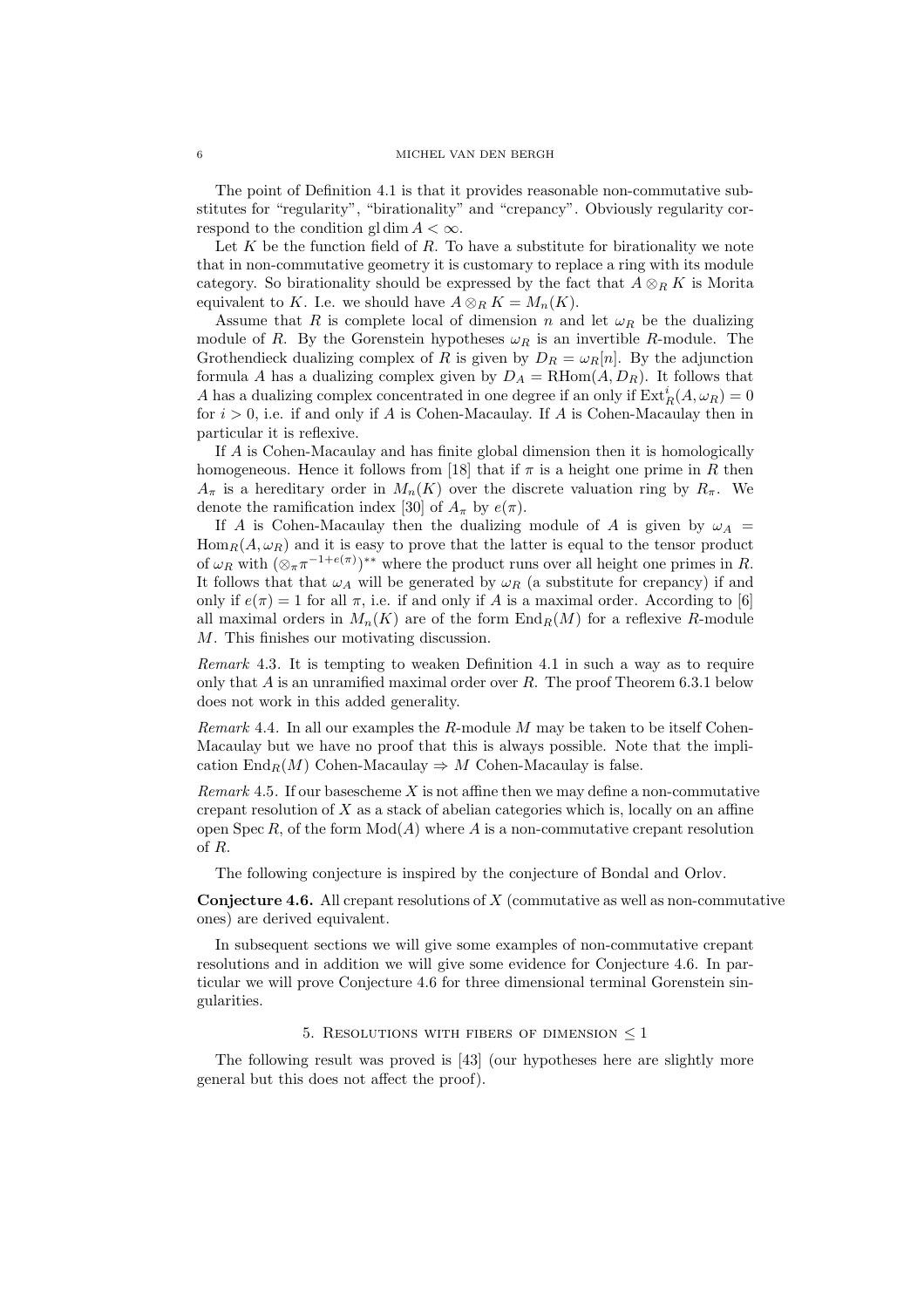**Theorem 5.1.** Assume that there exists a crepant resolution of singularities  $f$ :  $Y \rightarrow X$  such that the dimensions of the fibers of f are  $\leq 1$  and such that the exceptional locus of f has codimension  $\geq 2$ . Then R has a non-commutative crepant resolution  $A = \text{End}_R(M)$  where M is in addition Cohen-Macaulay. Furthermore Y and A are derived equivalent.

Let us briefly recall how  $M$  is constructed. The Grauert-Riemenschneider theorem implies  $H^{i}(Y, \mathcal{O}_{Y}) = 0$  for  $i > 0$  (thus X has rational singularities).

Let  $\mathcal L$  be an ample line bundle on Y generated by global sections. The hypotheses on the fibers of f imply that  $(\mathcal{O}_Y \oplus \mathcal{L})^{\perp} = 0$  in  $D(\text{Qch}(Y))$ . Take an extension

$$
0\to \mathcal{O}_Y^r\to \mathcal{M}'\to \mathcal{L}\to 0
$$

associated to a set of r generators of  $\text{Ext}^1_Y(\mathcal{L}, \mathcal{O}_Y)$  as R-module and put  $\mathcal{M} =$  $\mathcal{M}' \oplus \mathcal{O}_Y$ . Then  $\mathcal{M}^{\perp} = (\mathcal{O}_Y \oplus \mathcal{L})^{\perp} = 0$  and furthermore  $\text{Ext}_{A}^{i}(\mathcal{M}, \mathcal{M}) = 0$  for  $i > 0$ .

Put  $M = \Gamma(Y, \mathcal{M})$ . The hypotheses imply that  $A = \text{End}_{R}(M) = \text{End}_{Y}(M)$ . Hence Y is derived equivalent to  $A$ . In particular  $A$  has finite global dimension. For the fact that  $A$  and  $M$  are Cohen-Macaulay we refer to [43].

# 6. Construction a crepant resolution starting from a non-commutative one

6.1. Introduction. In this section we assume that  $A = \text{End}_{R}(M)$  is an arbitrary non-commutative crepant resolution of  $R$ . We will show that the beautiful approach in [15] to the McKay correspondence generalizes to this situation. In fact an almost literal copy of the proof works, but we will nevertheless give a summary of it, in order to convince the reader (and ourselves!) that nothing specific to the situation of G-equivariant sheaves is used in [15] (see  $\S 6.3-6.6$ ). The only part that is specific to our more general situation is in §6.3.

An obvious first step in our more general situation is to take for Y some type of A-Hilbert-scheme of M. This would work provided that M is Cohen-Macaulay. Unfortunately we don't know if this is always the case (but as already said, it is true in all examples we know).

Therefore we take a slightly different approach. We construct  $Y$  as a modulispace of certain stable A-representations. It is standard how to do this but since our base ring  $R$  is somewhat more general than usual we recall the necessary steps in the next section.

6.2. Moduli spaces of representations. In this section  $R$  is a commutative noetherian  $k$ -algebra where as usual  $k$  is algebraically closed of characteristic zero. Put  $X = \text{Spec } R$ . Let A be an R-algebra which is finitely generated as R-module. Let  $(e_i)_{i=1,\dots,p}$  be pairwise orthogonal idempotents in A such that  $1 = \sum_i e_i$  and let  $D = \bigoplus_i Re_i \subset A$  be the corresponding diagonal subalgebra.

For a map  $R \to K$  with K a field and V a finite dimensional  $A \otimes_R K$  representation we write  $\underline{\dim}_V V = (\dim_K V e_i)_i \in \mathbb{Z}^p$ . We put on  $\mathbb{Z}^p$  the ordinary Cartesian scalar product.

Pick  $\lambda \in \mathbb{Z}^p$  and let  $\alpha = \underline{\dim} V$ . Following [25] We say that V is *(semi-)stable* (with respect to  $\lambda$ ) if

$$
(6.1)\t\t\t\t(\lambda,\alpha) = 0
$$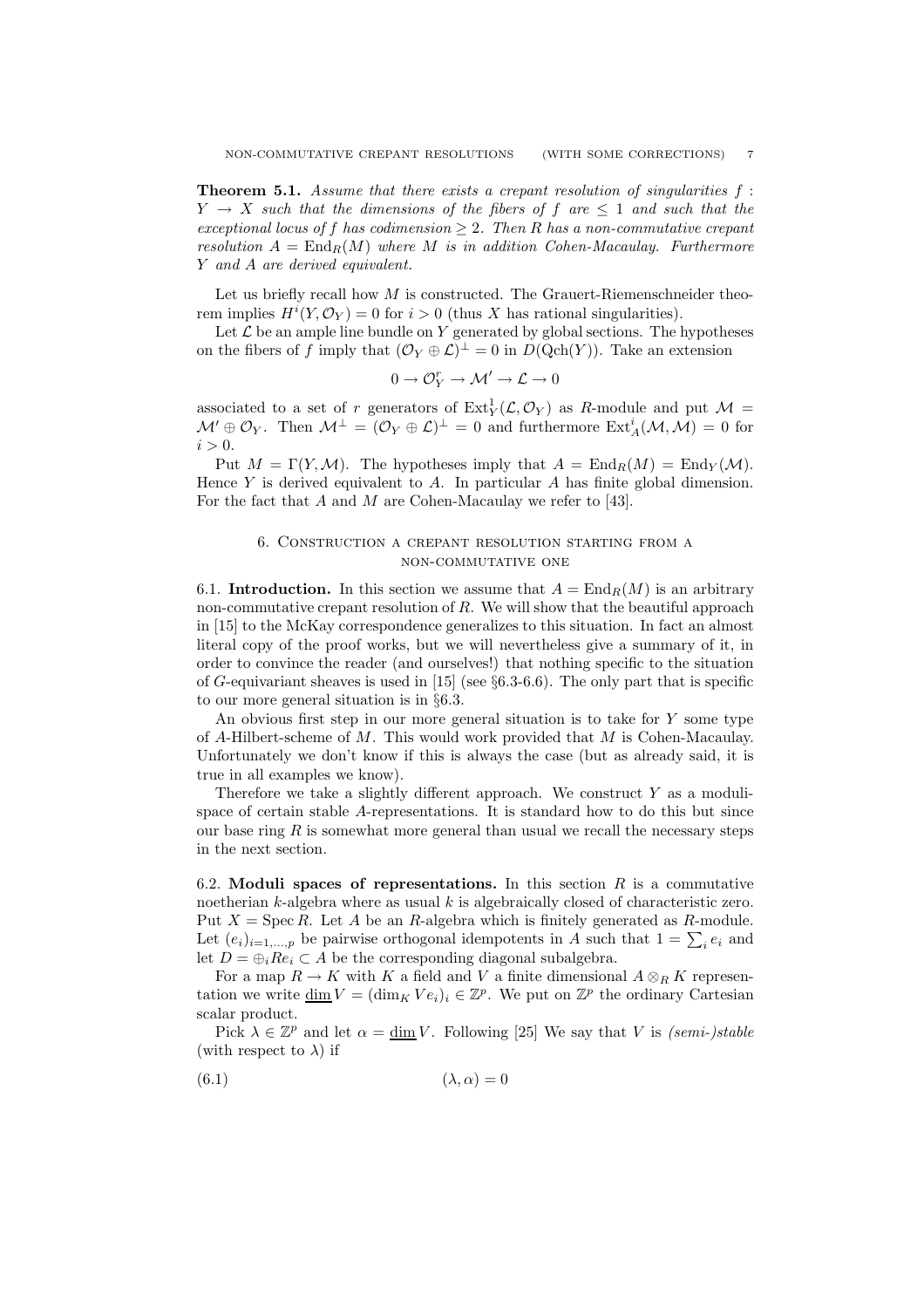and if for any proper subrepresentation W of V with  $\beta = \dim W$  we have

(6.2)  $(\lambda, \beta) (>0$ 

Note that if

(6.3)  $(\lambda, \beta) \neq 0$  for  $0 < \beta < \alpha$ 

then stability and semi-stability are equivalent. For a fixed  $\alpha$  there will exist  $\lambda$ satisfying (6.1) and (6.2) if and only if the greatest common divisor of all  $\alpha_i$  is one.

An affine family of A representations with dimension vector  $\alpha$  is a commutative R-algebra T together with a finitely generated  $A \otimes_R T$  module P which is projective as T-module such that  $Pe_i$  has constant rank  $\alpha_i$  for all i. For such a P we write  $\dim P = \alpha$ . This is equivalent to saying that for any map of T to a field K we have  $\underline{\dim}(P \otimes_T K) = \alpha$ . We say that P is (semi-)stable if for any K we have that  $P \otimes_R K$ is (semi-)stable. Non-affine families are defined in the obvious way by gluing affine families. We call families equivalent if they are locally isomorphic.

Let  $\alpha = (\alpha_i)_{i=1,\dots,p}$  be natural numbers which are relatively prime and pick a  $\lambda$ satisfying (6.1) and (6.3). Consider the functor  $\mathbb{R}^s$  which assigns to a commutative R-scheme Z the following set:

{equivalence classes of families of  $\lambda$ -stable A-representations

over Z with dimension vector  $\alpha$ 

**Proposition 6.2.1.** The functor  $\mathbb{R}^s$  is representable by a projective scheme over X.

We need the following lemma.

**Lemma 6.2.2.** Assume that  $R'$  is a commutative R-algebra and that  $T$  is a commutative R'-algebra. Put  $A' = A \otimes_R R'$ . Assume that P is a T-family of stable A′ -representations. Then P is also stable as a a family of A-representations.

*Proof.* This is trivial from the definition.  $\Box$ 

If we temporarily write  $\mathbf{R}_R^s$  for  $\mathbf{R}^s$  then this lemma implies that  $\mathbf{R}_{R'}^s = \mathbf{R}_R^s \times_{\text{Spec } R}$ Spec R'. Hence if  $\mathbf{R}_R^s$  is representable by a projective scheme over R then so is  $\mathbf{R}_R^s$ .

We use this as follows: we may find a finitely generated subring  $R_0$  of R and a module finite  $R_0$  algebra  $A_0$  such that  $A = A_0 \otimes_{R_0} R$ . It is then sufficient to prove that  $\mathbf{R}_{R_0}^s$  is representable by a projective scheme over  $R_0$ . Hence without loss of generality we may (and we will) assume that  $R$  is finitely generated over  $k$ .

Put  $\bar{\alpha} = \sum_i \alpha_i$ . Define A' as the centralizer of  $M_{\bar{\alpha}}(k)$  in  $M_{\bar{\alpha}}(R) *_{D} A$ . So we have

(6.4) 
$$
M_{\bar{\alpha}}(R) *_{D} A = M_{\bar{\alpha}}(k) \otimes A'
$$

where the obvious copy of  $M_{\alpha}(k)$  on the left and right is the same.

Note that A' is an R-algebra. Since  $M_{\bar{\alpha}}(R) *_{D} A = M_{\bar{\alpha}}(A')$  is finitely generated the same is true for  $A'$ .

Put  $S' = A'/[A', A']$  and  $W' = \text{Spec } S'$ . W' is an affine R-scheme of finite type representing the functor [33] which assigns to a commutative  $R$ -algebra  $T$ :

(6.5) { $A$ -module structures on  $T^{\bar{\alpha}}$  which commute with the

T-structure such that  $e_i$  acts as  $diag(0^{\alpha_1+\cdots+\alpha_{i-1}}, 1^{\alpha_i}, 0^{\alpha_{i+1}+\cdots+\alpha_p})\}$ 

The corresponding universal bundle is given by  $U'_0 = k^{\bar{\alpha}} \otimes_k S$  with the right action of A obtained via the composition  $A \to M_{\bar{\alpha}}(R) *_{D} A = M_{\bar{\alpha}}(A') \to M_{\bar{\alpha}}(S')$ .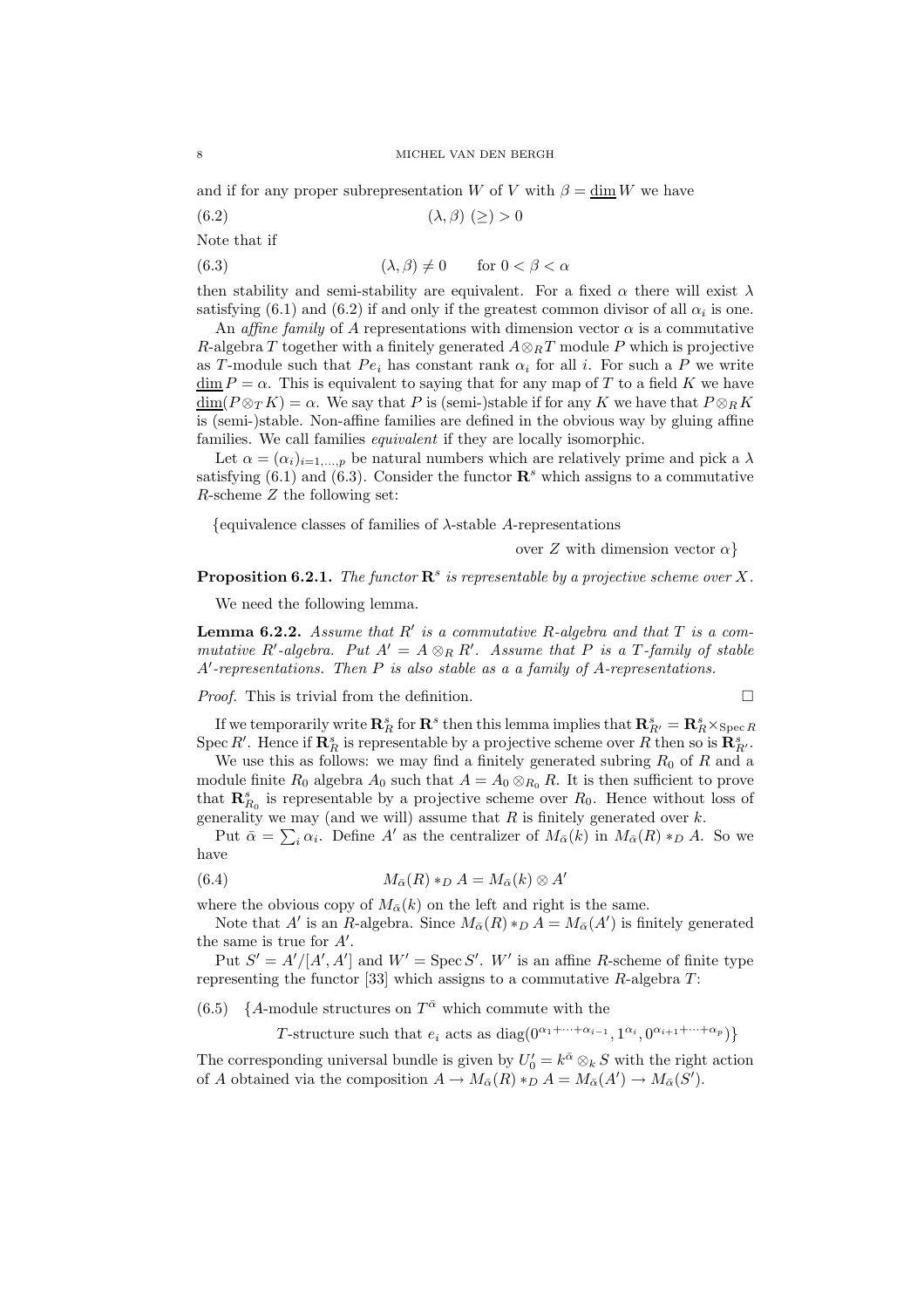Let  $G = \prod_i GL_{\alpha_i}(k)$  and let PG be equal to G modulo its center. Conjugation on the first factor induces a G action on  $M_{\alpha}(R) *_{D} A$ , leaving the elements of A invariant.

The G action on  $M_{\bar{\alpha}}(R) *_{D} A$  leaves  $M_{\bar{\alpha}}(k)$  stable and hence it induces rational G-actions on  $A'$ ,  $S'$  and  $W'$ . The G-action on the righthand side of  $(6.4)$  is the diagonal one.

Putting  $g(v \otimes \gamma) = v g^{-1} \otimes g \gamma$  defines a rational G-action on  $U'_0$ . The center of G acts trivially on S' and via scalar multiplication on  $U'_0$ . Let  $a \in \mathbb{Z}^p$  be such that  $(\alpha, a) = 1$  and define  $U' = U'_0 \otimes_S \bigotimes_i \wedge^{\alpha_i} (U'_0 e_i)^{\otimes -a_i}$ .  $U'$  is still a  $A \otimes_R S'$  module which is projective as  $S'$ -module and which has dimension vector  $\alpha$ . The center of  $G$  now acts trivially on  $U'$ .

As usual the stability condition (6.2) corresponds to a character  $\chi : G \to k^*$  [25]. This character defines a  $\mathbb{Z}$ -grading on  $S'$ .

Let  $G_0 = \ker \chi$  and put  $S = (S')^{G_0}$ ,  $U = (U')^{G}$ . Then S is still Z-graded and U is a graded S-module. Put  $W = \text{Proj } S_{\geq 0}$  and let  $f : W \to X$  be the structure map. If  $W'^s$  is the open subset of W corresponding to the complement of the closed subscheme defined by  $S_{>0}$  then it follows from the Luna slice theorem [28] that  $W'^s \to W$  is a principal PG-fiber bundle.

Let  $U$  be the coherent sheaf on W which corresponds to  $U$ .  $U$  is a sheaf of right A-modules. It follows from standard descent theory that the pullback of  $\mathcal{U}$  to  $W^{\prime s}$ is the restriction of U' (considered as a coherent sheaf on  $W'$ ). In particular U is a vector bundle on W.

It is now standard that W represents the functor  $\mathbb{R}^s$  and that U is the corresponding universal bundle. See [29] for the case of vector bundles.

# **Lemma 6.2.3.** If  $A = M_{\overline{\alpha}}(R)$  then the map  $W \to X$  is an isomorphism.

*Proof.* It follows from Morita theory that in this case the functor  $\mathbb{R}^s$  is represented by X. So this proves what we want.  $\square$ 

6.3. Application to our situation. Now we return to our standard assumption that R is a normal Gorenstein domain and we let  $A = \text{End}_R(M)$  be an arbitrary non-commutative crepant resolution of R.

Since A has finite global dimension there is a A-resolution

(6.6) 
$$
0 \to P \to A^a \to \cdots \to A^b \to M \to 0
$$

with P projective. By the reflexive Morita correspondence we have  $P = \text{Hom}_{R}(M, M_1)$ where

$$
(6.7) \t\t\t M_1 \oplus M_2 \cong M^{\oplus c}
$$

for some  $c \in \mathbb{N}$  and some other reflexive R-module  $M_2$ .

From (6.6) we obtain  $rk M = d rk A \pm rk P$  for some  $d \in \mathbb{Z}$ , where "rk U" denotes the rank of U as R-module. Simplifying we find  $1 = d \text{rk } M \pm \text{rk } M_1$  and hence the ranks of  $M$  and  $M_1$  are coprime. Increasing c if necessary we may also assume that the ranks of  $M_1$  and  $M_2$  are coprime.

We now replace M by  $M^{\oplus c}$ . This changes A into something Morita equivalent and the decomposition (6.7) becomes  $M = M_1 \oplus M_2$ .

Let us more generally consider a decomposition  $M = \bigoplus_{i=1}^p M_i$ . Denote the rank of  $M_i$  by  $\alpha_i$  and put  $\alpha = (\alpha_i)_i$ . Take  $\lambda$  satisfying (6.1) and (6.3) and let  $f: W \to X$ and  $U$  be as in the previous section.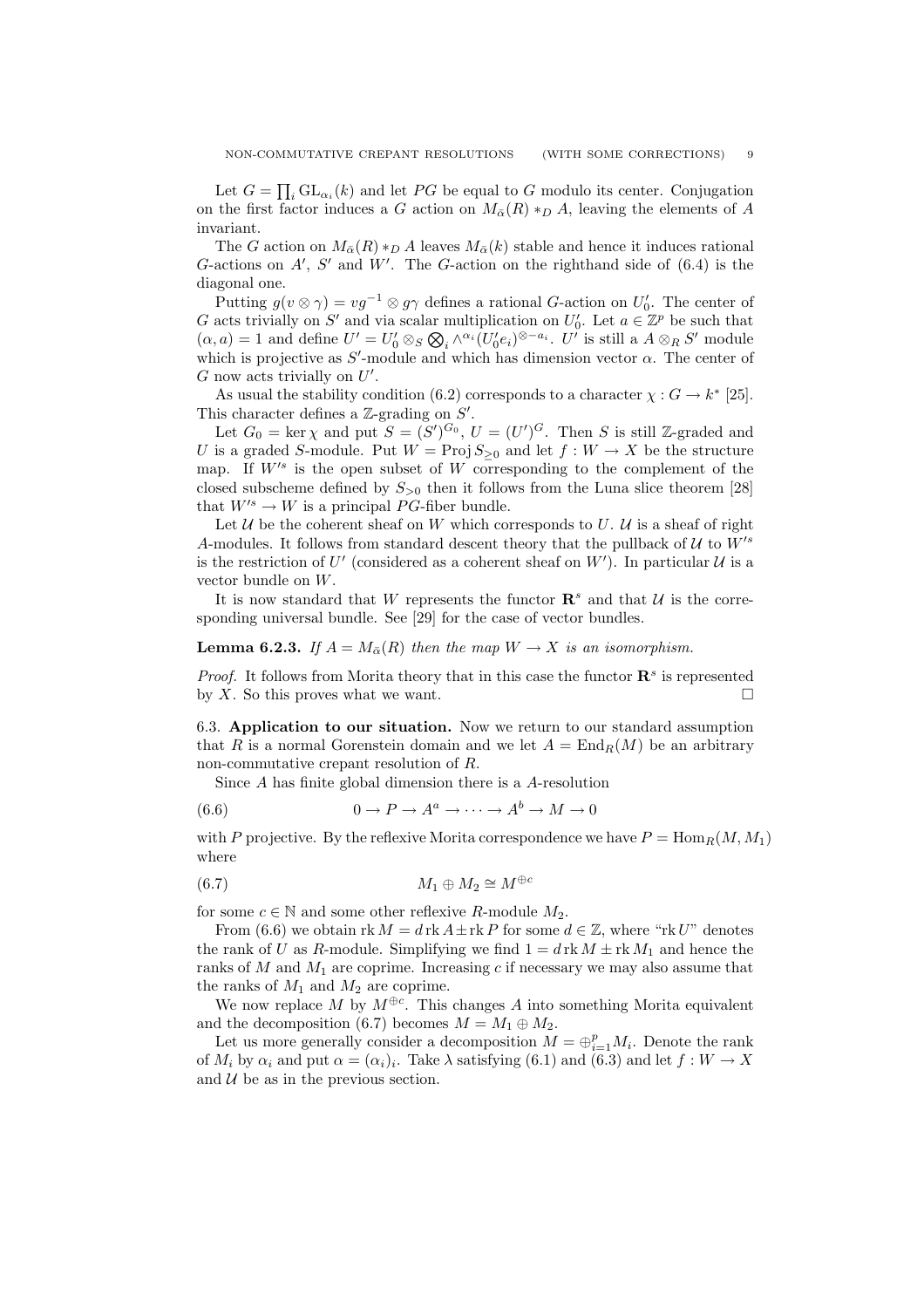If we let  $X_1 \subset X = \operatorname{Spec} R$  be the locus where M is locally free then it follows from lemma 6.2.3 that  $f^{-1}(X_1) \to X_1$  is an isomorphism. We define Y as the unique irreducible component of  $W$  mapping onto  $X$ . We will denote the restriction of  $f$ to Y also by f. We let M be the restriction of U to Y. M is a sheaf of A-modules on Y.

Following [15] we now define a pair of adjoint functors between  $D^b(\text{coh}(Y))$  and  $D^b(\text{mod}(A)).$ 

$$
\Phi: D^b(\text{coh}(Y)) \to D^b(\text{mod}(A)): C \mapsto R\Gamma(C \overset{L}{\otimes}_{\mathcal{O}_Y} \mathcal{M})
$$

$$
\Psi: D^b(\text{mod}(A)) \to D^b(\text{coh}(Y)): D \mapsto D \overset{L}{\otimes}_A \mathcal{M}^*
$$

The following is a straightforward generalization of [15].

**Theorem 6.3.1.** Assume that for any point  $x \in X$  of codimension n the fiber product  $(Y \times_X Y) \times_X \text{Spec } \mathcal{O}_{X,x}$  has dimension  $\leq n+1$ . Then  $f: Y \to X$  is a crepant resolution of X and  $\Phi$  and  $\Psi$  are inverse equivalences.

To give the proof we need to say something about spanning classes and Serre functors. This is done in the next section.

6.4. Relative Serre duality. Assume that  $D \subset C$  is a full faithful inclusion of klinear triangulated categories such that for  $C \in \mathcal{C}$ ,  $D \in \mathcal{D}$  we have  $\sum_i \dim \text{Ext}^i(C, D)$  $\infty$ ,  $\sum_i$  dim Ext<sup>i</sup>(*D*, *C*) <  $\infty$ . We say that an auto-equivalence of triangulated categories  $S : \mathcal{D} \to \mathcal{D}$  is a relative Serre functor for the pair  $(\mathcal{D}, \mathcal{C})$  if the following properties hold:

(1) S leaves  $\mathcal D$  stable.

(2) For  $C \in \mathcal{C}$ ,  $D \in \mathcal{D}$  there are natural isomorphisms

(6.8) 
$$
\eta_{D,C}: \text{Hom}(D,C) \to \text{Hom}(C,SD)^*
$$

Thus in particular  $S$  is Serre functor for  $D$ .

We will use this in the following situation.

**Lemma 6.4.1.** Assume that  $X = \text{Spec } R$  where R is a complete local noetherian ring and let  $f: Y \to X$  be a projective map. Let A be a coherent sheaf of  $\mathcal{O}_Y$ algebras such that for every  $y \in Y$  the stalk of A at y has finite global dimension. Let  $C$  be the bounded derived category of  $\text{coh}(\mathcal{A})$  and let  $D$  be the full subcategory of complexes whose homology has support in  $Y_0 = f^{-1}(x)$  where  $x \in X$  is the closed point. Then the pair  $(D, C)$  has a relative Serre functor given by tensoring with the Grothendieck dualizing complex  $D_A = R\mathcal{H}om_Y(\mathcal{A}, D_Y)$  of  $\mathcal{A}$ .

*Proof.* We claim first that if  $D \in \mathcal{D}$ ,  $C \in \mathcal{C}$  then we have the following identity:

(6.9) 
$$
\text{Hom}(D, D_Y) \cong \Gamma(Y, D)^*
$$

Let  $Y_n$  be the n'th formal neighborhood of  $Y_0$  and let  $j_n : Y_n \to X$  be the inclusion map.

It is easy to see that there is some n and some  $D_n \in D^b(\text{coh}(Y_n))$  such that  $D =$  $Rj_{n*}D_n$ . Then we have  $\text{Hom}(D, D_Y) = \text{Hom}(Rj_{n*}D_n, D_Y) = \text{Hom}(D_n, j_n^!(D_Y)) =$  $Hom(D_n, D_{Y_n})$ . Now since  $Y_n$  is proper it satisfies classical Serre duality. I.e. there are isomorphisms  $\text{Hom}(D_n, D_{Y_n}) \cong \Gamma(Y_n, D_n)^* = \Gamma(Y_n, D)^*$ . It is easy to see that the resulting isomorphism  $Hom(D, D_Y) \cong \Gamma(Y, D)^*$  is independent of n. This finishes the proof of (6.9).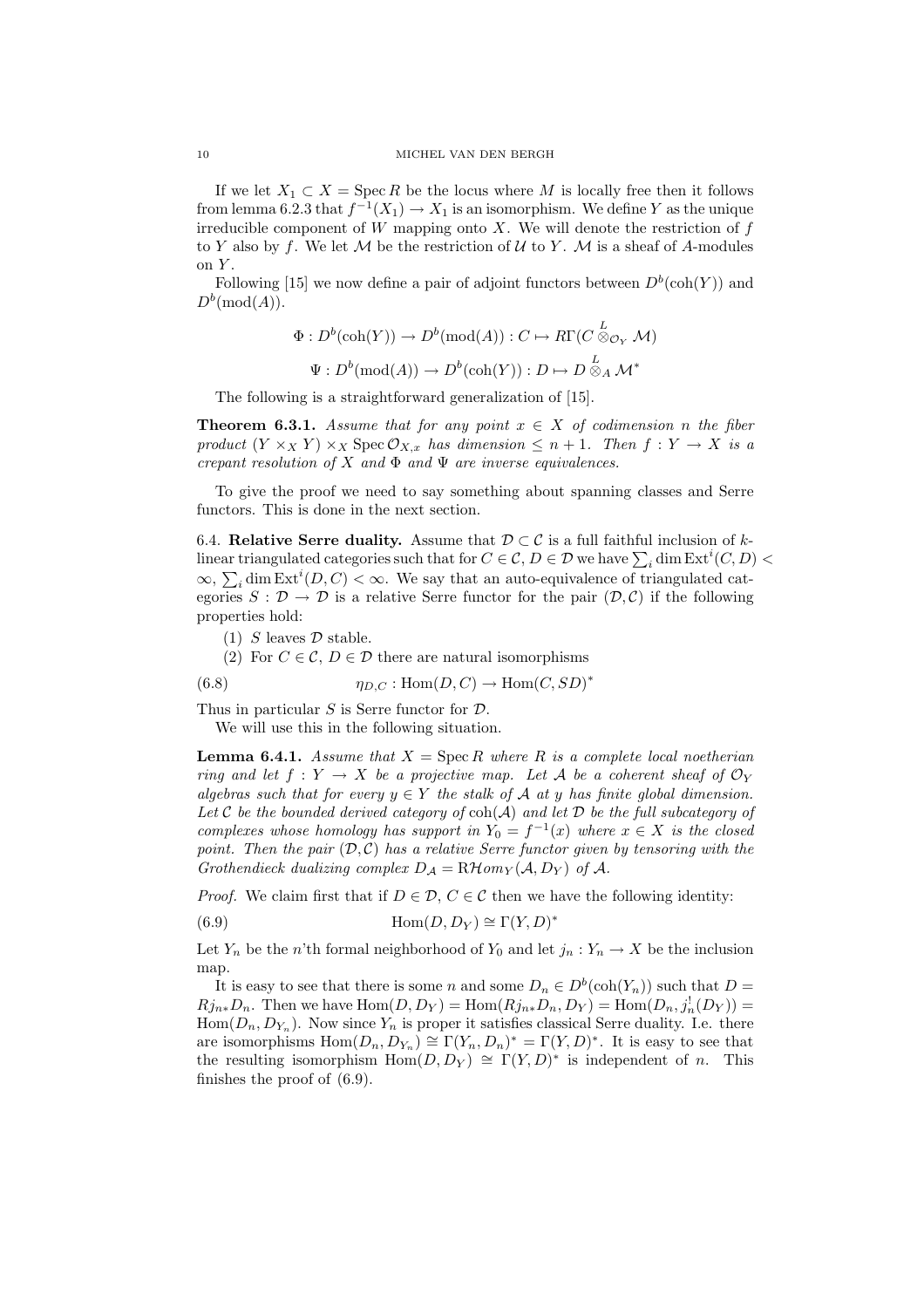We compute for  $D \in \mathcal{D}$ ,  $C \in \mathcal{C}$ 

(6.10) 
$$
\text{Hom}_{\mathcal{A}}(D, C) = \Gamma(Y, \text{R}\mathcal{H}om_{\mathcal{A}}(D, C))
$$

$$
\cong \text{Hom}(\text{R}\mathcal{H}om_{\mathcal{A}}(D, C), D_Y)^* \qquad \text{(by (6.9))}
$$

We claim that there are natural isomorphism

(6.11) 
$$
R\mathcal{H}om(R\mathcal{H}om_{\mathcal{A}}(D, C), D_Y)) \cong R\mathcal{H}om_{\mathcal{A}}(C, D \overset{L}{\otimes}_{\mathcal{A}} D_{\mathcal{A}})
$$

This is easily proved by replacing  $D<sub>Y</sub>$  with a bounded injective complex and D with a locally projective complex (using the projectivity of  $f$ ).

So combining (6.10) and (6.11) we obtain an isomorphism  $\mathrm{Hom}_{\mathcal{A}}(D,C) \cong \mathrm{Hom}_{\mathcal{A}}(C, D_{\text{A}}^{\text{L}}$  $D_A$ <sup>\*</sup> which finishes the proof.  $^*$  which finishes the proof.  $\hfill \square$ 

6.5. Spanning classes. If C is a triangulated category then a *spanning class* [13]  $\Omega \subset \mathcal{C}$  is a set of objects such that  $\Omega^{\perp} = 0$  and  $^{\perp}\Omega = 0$ .

**Example 6.5.1.** Let  $f: Y \to X$  be a proper map where X is the spectrum of a noetherian local ring with algebraically closed residue field k. Then  $\Omega = \{O_u | u \in$  $Y(k)$  is a spanning class for  $D^b(\text{coh}(Y)).$ 

Assume that  $F: \mathcal{C} \to \mathcal{E}$  is a functor between pairs of triangulated categories. Assume that F has a left adjoint G and a right adjoint H and that  $\Omega \subset \mathcal{C}$  is a spanning class.

**Lemma 6.5.2.** [12][13]  $F: \mathcal{C} \to \mathcal{E}$  is fully faithful if and only if the map

(6.12) 
$$
\operatorname{Ext}^i_{\mathcal{C}}(\omega, \omega') \to \operatorname{Ext}^i_{\mathcal{E}}(F\omega, F\omega')
$$

is an isomorphism for all  $\omega, \omega' \in \Omega$ .

Suppose now that  $F$  is actually a compatible pair of fully faithful functors  $(\mathcal{D}, \mathcal{C}) \to (\mathcal{F}, \mathcal{E})$  between pairs of triangulated categories satisfying the hypotheses given in the beginning of §6.4 which in addition have relative Serre functors  $S_{\mathcal{C}}$ and  $S_{\mathcal{E}}$ . Assume  $\Omega \subset \mathcal{D}$ .

**Lemma 6.5.3.** Assume that  $C$  is not trivial and that  $\mathcal E$  is connected. Assume in addition that  $S_{\mathcal{E}}F\omega = FS_{\mathcal{C}}\omega$  for  $\omega \in \Omega$ . Then F is an equivalence of categories.

Proof. The proof is the same as in [13] with Serre functors being replaced by relative ones.  $\Box$ 

6.6. Proof of the main theorem. We now complete the proof of Theorem 6.3.1. We need to show that the canonical natural transformations  $\Psi \Phi \to id$  and  $id \to \Phi \Psi$ are isomorphisms. Since everything is compatible with base change we may reduce to the case where  $R$  is a complete local ring containing a copy of its algebraically closed residue field. We will denote this new residue field also by  $k$ . We let  $x$  be the unique closed point of  $X = \operatorname{Spec} R$ .

The functors  $\Phi$  and  $\Psi$  have versions for left modules, denoted by  $\Phi^{\circ}$  and  $\Psi^{\circ}$ respectively, which are given by the formulas  $R\Gamma(Y, \mathcal{M}^* \otimes_{\mathcal{O}_Y}^{\mathcal{L}}-)$  and  $\mathcal{M} \otimes_A^{\mathcal{L}}$  -. It it easy to see that  $\Phi^{\circ} = \mathbb{D}_A \circ \Phi \circ \mathbb{D}_Y$ . Hence  $\Phi$  also has a right adjoint given by  $\mathbb{D}_Y \circ \Psi^{\circ} \circ \mathbb{D}_A$ . Furthermore as in Example 6.5.1 the objects  $\mathcal{O}_y$  form a spanning class for  $D^b(\text{coh}(Y))$ .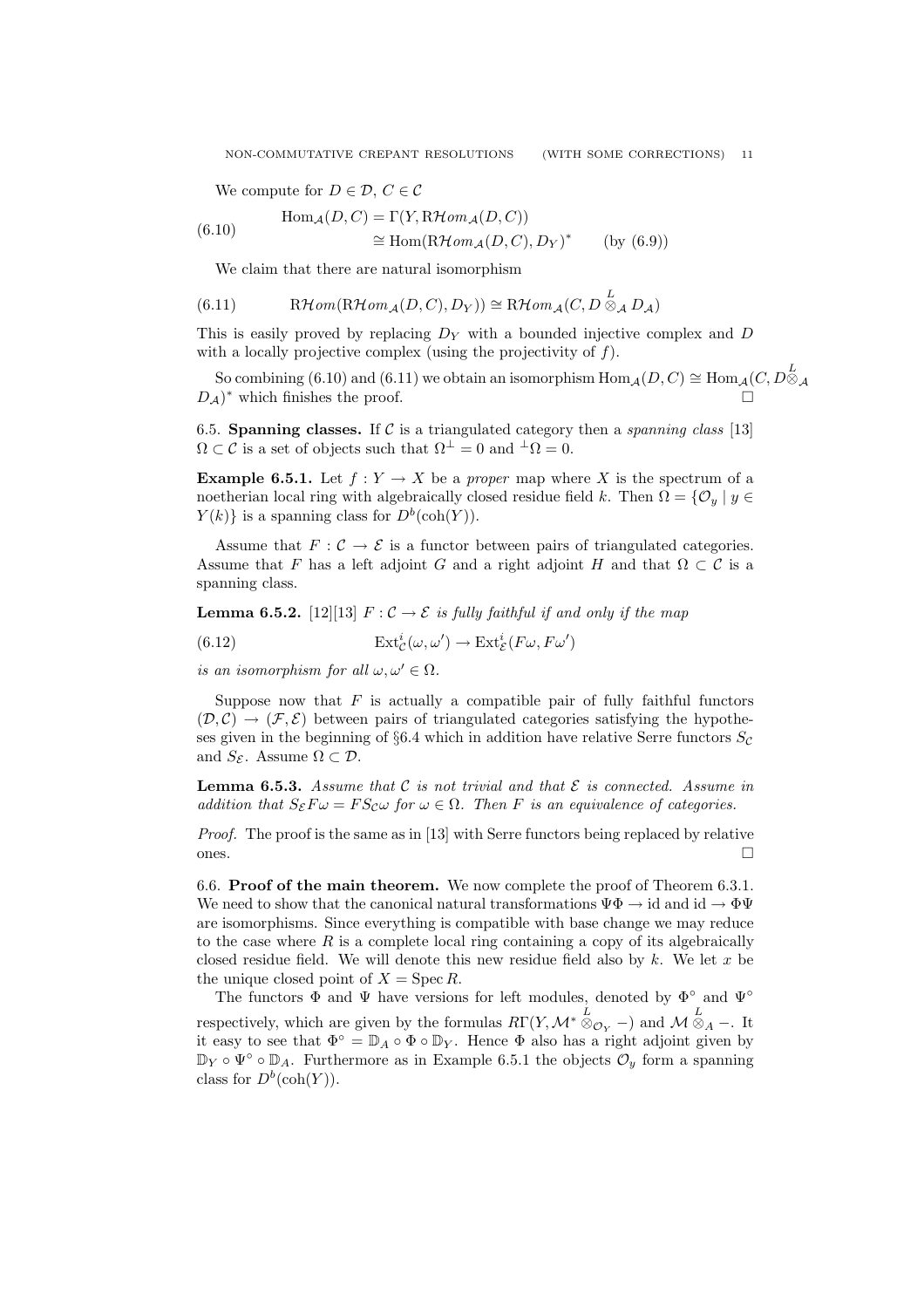For  $y \in Y(k)$  denote by  $\mathcal{M}_y = \Phi(\mathcal{O}_y)$  the fiber of  $\mathcal M$  at y. To prove that  $\Phi$  is fully faithful we need to prove that the canonical maps

(6.13) 
$$
\operatorname{Ext}^i_Y(\mathcal{O}_y, \mathcal{O}_{y'}) \to \operatorname{Ext}^i_A(\mathcal{M}_y, \mathcal{M}_{y'})
$$

are isomorphisms for  $y, y' \in Y$ .

What do we know already?

- (1) (6.13) is certainly an isomorphism for  $i = 0$ .
- (2) By Serre duality for A and the fact that  $D_A \cong A[n]$  (lemma (6.4.1)) (6.13) is an isomorphism if  $i = n$  and  $y \neq y'$ .

There is one more subtle piece of information that may be obtained. Recall that  $Y$  is a closed subscheme of the scheme  $W$  representing the functor of stable  $A$ representations. This means that there is an injection (the Kodaira-Spencer map):

$$
\phi: \text{Ext}^1_Y(\mathcal{O}_y, \mathcal{O}_y) = T_{Y,y} \hookrightarrow T_{W,y} = \text{Ext}^1_W(\mathcal{M}_y, \mathcal{M}_y)
$$

where  $T_{*,y}$  denotes the tangent space at y. The map  $\phi$  is constructed as follows. An element of  $T_{Y,y}$  corresponds to a map  $u : \text{Spec } k[\epsilon]/(\epsilon^2) \to Y$  and hence to an extension E of  $\mathcal{O}_y$  with itself. Then  $\phi(u) = u^*(E)$ . Thus the Kodaira-Spencer map coincides with (6.13) for  $i = 1$  and  $y = y'$ . Hence we have

(3) (6.13) is an injection for  $i = 1$  and  $y = y'$ .

Using an amazing trick based on the intersection theorem in commutative algebra it is shown in [15] that (1),(2) and (3) are sufficient to prove that  $\Phi$  is fully faithful (under the standing hypothesis dim  $Y \times_X Y \leq n + 1$ ).

We need a succinct description of  $\Psi\Phi$ . Let  $Y \hat{\times} Y = (Y \times Y)_{X \times X}$  Spec  $\hat{\mathcal{O}}_{X \times X, (x,x)}$ . This a noetherian scheme proper over Spec  $\hat{\mathcal{O}}_{X \times X,(x,x)}$ . We denote the projections  $Y \hat{\times} Y \to Y$  by  $\text{pr}_{1,2}$ .

 $Y \times_X Y$  may be considered as a closed subscheme of  $Y \times Y$  (no need to complete). We define  $\mathcal{M} \boxtimes_A \mathcal{M}^*$  as the coherent sheaf on  $\hat{Y} \times \hat{Y}$  such that for affine opens  $U, V \subset Y$  we have  $(\mathcal{M} \boxtimes_A \mathcal{M}^*)(U \hat{\times} V) = \mathcal{M}(U) \otimes_A \mathcal{M}(V)^*$ .  $\mathcal{M} \boxtimes_A \mathcal{M}^*$  is clearly supported on  $Y \times_X Y$ . Using suitable flat resolutions we may define the analogous derived object  $\mathcal{Q} = \mathcal{M} \boxtimes_A \mathcal{M}^*$  which is also supported on  $Y \times_X Y$ . Then it is easy to see that

$$
\Psi\Phi = R \operatorname{pr}_{2*}(L \operatorname{pr}_1^*(-) \otimes_{Y \hat{\times} Y} \mathcal{Q})
$$

We have  $\mathcal{O}_{y,y'} \otimes_{Y \hat{\times} Y} \mathcal{Q} = \mathcal{M}_y \overset{L}{\otimes}_A \mathcal{M}_{y'}^*$ . Using lemma 6.4.1 for A we have  $\mathcal{M}_{y'}^* =$  $\text{Hom}_A(A, \mathcal{M}_{y'})^* = \text{Hom}_A(\mathcal{M}_{y'}, A[n])$  and since the righthand side of the last equality has homology only in degree zero, it is equal to  $RHom(\mathcal{M}_{n'}, A[n])$ . Thus  $\mathcal{M}_y\overset{L}{\otimes}_A\mathcal{M}_{y'}^*=\mathrm{RHom}_A(\mathcal{M}_{y'},\mathcal{M}_y)[n].$ 

Thus if  $y \neq y'$  then  $H^{-n}(\mathcal{O}_{y,y'} \overset{L}{\otimes}_Y \hat{\times}_Y \mathcal{Q}) = 0$  and using relative Serre duality for A again we also have  $H^0(\mathcal{O}_{y,y'}\overset{L}{\otimes}_{Y\overset{\sim}{\times}Y}\mathcal{Q})=\mathrm{Ext}^n_A(\mathcal{M}_y,\mathcal{M}_{y'})=\mathrm{Hom}_A(\mathcal{M}_{y'},\mathcal{M}_y)=0.$ So the range of possible non-zero values for  $H^{i}(\mathcal{O}_{y,y}, \overset{L}{\otimes}_{Y \overset{\sim}{X} Y} \mathcal{Q}) = 0$  has size  $n-1$ . But this implies by the intersection theorem (see [15, 16]) that on the complement of the diagonal Q has support of dimension  $\geq \dim(Y \times Y) + 1 - (n-1) = n+2$  (if non-empty). But by hypotheses the support of  $Q$  has dimension less than or equal the dimension of  $Y \times_X Y$  which is  $n + 1$ . We conclude that Q is supported on  $\Delta$ .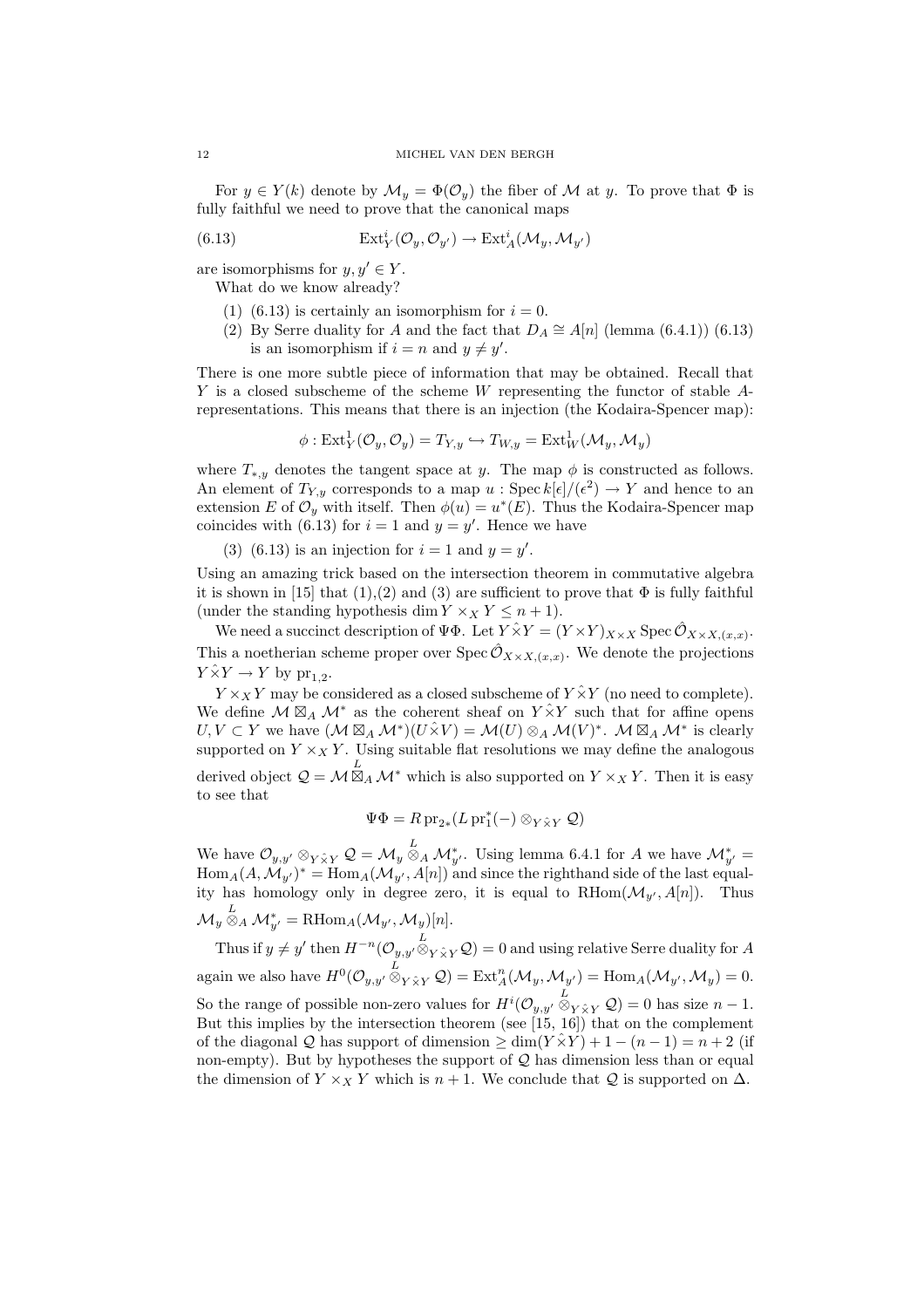Let  $c_y[1]$  be the cone over  $\Psi \Phi \mathcal{O}_y \to \mathcal{O}_y$ . Thus we have a triangle

$$
(6.14) \t\t c_y \to \Psi \Phi \mathcal{O}_y \to \mathcal{O}_y
$$

By the previous paragraph  $c_y$  is supported in y. If is also easy to see that the homology of  $c_y$  is concentrated in non-positive degree. There is an exact sequence

$$
0\to\operatorname{Hom}(\mathcal{O}_y,\mathcal{O}_y)\to\operatorname{Hom}(\mathcal{M}_y,\mathcal{M}_y)\to\operatorname{Hom}(c_y,\mathcal{O}_y)\to\operatorname{Ext}^1(\mathcal{O}_y,\mathcal{O}_y)\to\operatorname{Ext}^1(\mathcal{M}_y,\mathcal{M}_y)
$$

and using (1)(3) we conclude  $Hom(c_y, \mathcal{O}_y) = 0$  and hence  $H^0(c_y) = 0$ . The fact that  $H^0(\Psi \Phi \mathcal{O}_y) = \mathcal{O}_y$  now follows from (6.14). By the intersection theorem (see [15, 16]) we conclude that Y is regular at y and that  $\Psi \Phi \mathcal{O}_y = \mathcal{O}_y$ .

Since this is true for all  $y$  we now know that  $Y$  is regular and that  $(6.13)$  holds. Thus  $\Phi$  is faithful.

To prove that  $\Phi$  is an equivalence we use lemma 6.5.3 since  $D^b(\text{mod}(A))$  is trivially connected. We need that  $\Phi S_Y \mathcal{O}_y \cong S_A \mathcal{M}_y$ . Now  $S_A$  is just shifting n places to the left, and since Y is regular  $\omega_Y$  is invertible and thus  $S_Y \mathcal{O}_y$  is just  $\mathcal{O}_y[n]$ .

Finally we prove that f is crepant. It is sufficient to prove that  $\omega_Y \cong \mathcal{O}_Y$ . Indeed if this is the case then  $f_*\omega_Y \cong \mathcal{O}_X$  is reflexive and hence it is equal to  $\omega_X$ . Furthermore it is then also clear that  $f^*\omega_X = \omega_Y$ .

Let  $D_x^b(\text{coh}(Y))$  the full subcategory of  $D^b(\text{coh}(Y))$  consisting of complexes supported in  $f^{-1}(x)$ . Similarly let  $D_x^b(\text{mod}(A)) \subset D^b(\text{mod}(A))$  be the complexes supported on x. The functor  $\Phi$  and  $\Psi$  define inverse equivalences between  $D_x^b(\text{coh}(Y))$ and  $D_x^b(\text{mod}(A)).$ 

On  $D_x^b(\text{coh}(Y))$  we have that  $S_Y[-n]$  is isomorphic to the identity functor since the same holds for  $D_x^b(\text{mod}(A))$ . Thus if  $Y_0 = f^{-1}(x)$  then  $\omega_Y/\omega_Y(-nY_0) \cong$  $\mathcal{O}_Y/\mathcal{O}_Y(-nY_0)$ . Hence if  $\hat{Y}$  is the formal scheme associated to  $Y_0$  then  $\hat{\omega}_Y \cong \hat{\mathcal{O}}_Y$ . But by the Grothendieck existence theorem this implies  $\omega_Y \cong \mathcal{O}_Y$ .

Remark 6.6.1. As noted in  $[15]$  the fact that Y is smooth and the fact that for  $y \in Y$  we have  $T_{Y,y} = \text{Ext}^1_Y(\mathcal{O}_y, \mathcal{O}_y) \cong \text{Ext}^1_A(\mathcal{M}_y, \mathcal{M}_y) = T_{W,y}$  implies that Y is a connected component of W. If dim  $X = 3$  then it is shown that actually  $W = Y$ . This result generalizes probably not to our current situation. However if  $R$  is complete local and we take a decomposition of  $M$  into indecomposables (unique up to non-unique isomorphism by the Krull-Schmidt-theorem) then the proof goes through virtually unmodified.

Remark 6.6.2. Varying  $\lambda$  we get many different crepant resolutions of X. They are all derived equivalent since they are all derived equivalent to A. This gives another instance where the Bondal-Orlov conjecture is true.

Now we may prove.

**Theorem 6.6.3.** Assume that  $R$  is three-dimensional and has terminal singularities.

- (1)  $R$  has a non-commutative crepant resolution if and only if it has a commutative one.
- (2) Conjecture 4.6 is true in this case.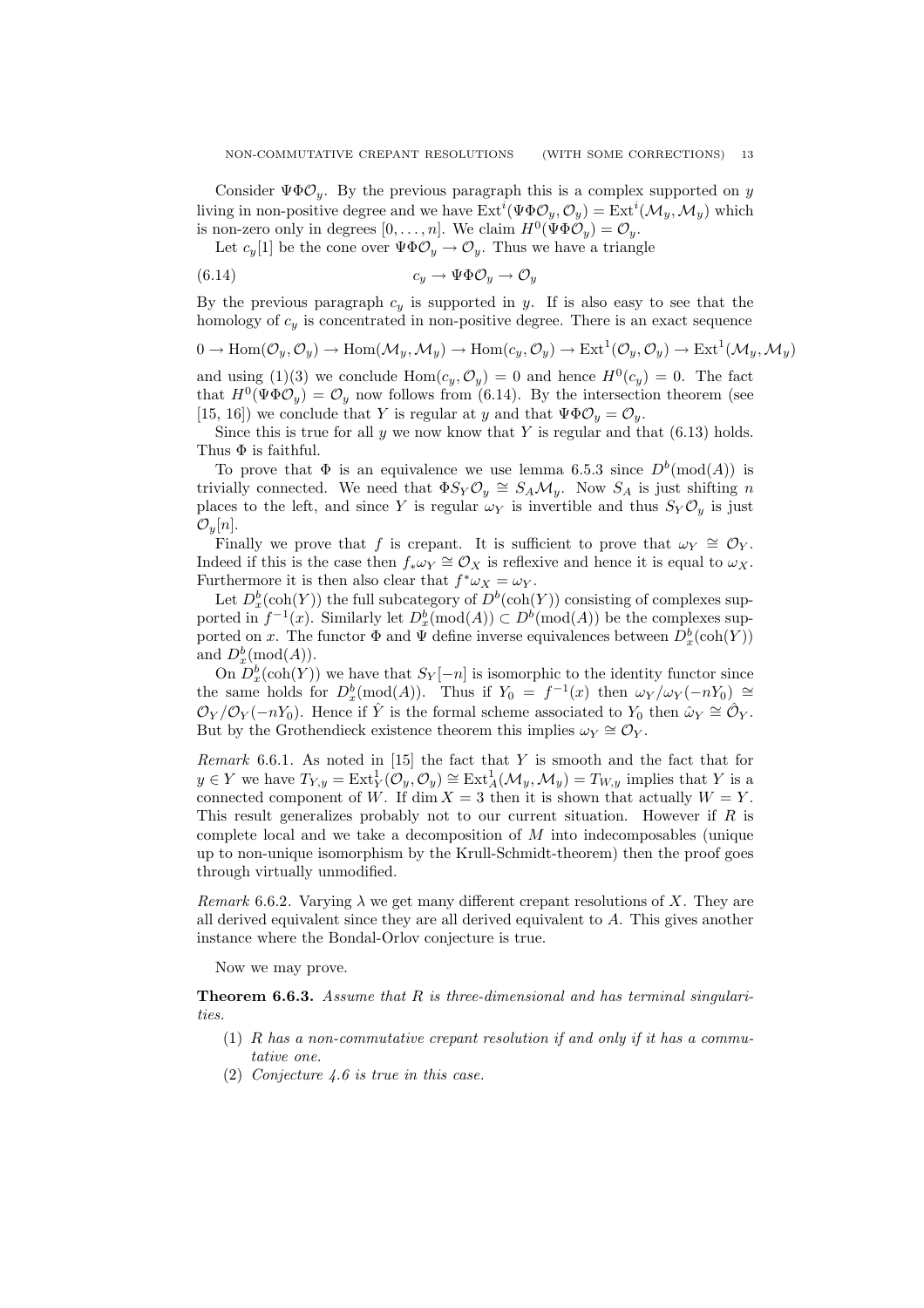### 14 MICHEL VAN DEN BERGH

*Proof.* (1) This follows from Theorems 5.1 and 6.3.1.

(2) Let  $Y \to X$  be a crepant resolution of singularities and let A be a noncommutative one. By Theorem 6.3.1 there is another crepant resolution  $Y' \to X$  of X associated to A. The resulting birational map  $Y - \to Y'$  is a composition of flops. Hence by  $[14]$  Y and Y' are derived equivalent. Since  $Y'$  and A are also derived equivalent, we are done.

## 7. Cones over del Pezzo surfaces

A standard example of a canonical singularity which is not terminal is the cubic cone  $w^3 + x^3 + y^3 + z^3 = 0$ . This singularity has a crepant resolution obtained by blowing up the origin. Our aim in this section is to show that it also has a non-commutative crepant resolution. The method used applies more generally to cones over Del-Pezzo surfaces (see Proposition 7.3) below.

Below Z is regular connected projective scheme of dimension  $n - 1 > 0$  with an ample line bundle L. We denote the homogeneous coordinate ring  $\bigoplus_i \Gamma(Z, \mathcal{L}^i)$ of Z corresponding to  $\mathcal L$  by R. R is a finitely generated normal graded ring. Put  $X = \text{Spec } R$ . We will call R a cone over Z. X has unique singularity at the origin o. This singularity has a standard resolution by  $Y = \text{Spec} S(\mathcal{L})$ . Denote the structure map  $Y \to Z$  by  $\pi$  and let f be the canonical map  $\overline{Y} \to X$ . Thus we have the following diagram

$$
\begin{array}{ccc}\nY & \xrightarrow{\pi} & Z \\
f & & \\
X & & \\
X & & \n\end{array}
$$

Let  $X' \subset X$ ,  $Y' \subset Y$  be the open subsets respectively defined by the ideals  $R_{>0}$ and  $(S\mathcal{L})_{>0}$ . X' is regular and  $X - X' = \{o\}$ . We also have  $Y - Y' = E$  where E is the image of the zero section on  $\pi$ . The map f restricts to an isomorphism  $Y' \to X'$  and so the exceptional locus of f is given by E.

We now state a list of properties of  $X$  which are well-known and which are easy to prove.

**Lemma 7.1.** (1) X is Cohen-Macaulay if and only if

$$
H^i(Z, \mathcal{L}^j) = 0 \qquad \text{for all } 0 < i < n - 1, j \ge 0
$$

(2) X has rational singularities if and only if

$$
H^i(Z, \mathcal{L}^j) = 0 \qquad \text{for all } i > 0, j \ge 0
$$

- (3) X has an invertible canonical bundle if and only if  $\omega_Z = \mathcal{L}^{-m}$  for  $m \in \mathbb{Z}$ . In that case  $\omega_Y = f^* \omega_X((m-1)E)$ .
- (4) If X has Gorenstein rational singularities then  $\omega_Z = \mathcal{L}^{-m}$  for some  $m > 0$ .
- (5) If X has Gorenstein rational singularities then  $f$  is not crepant (or equivalently X is terminal) if and only if  $\omega_Z \not\cong \mathcal{L}^{-1}$ .

Now assume that there is a vector bundle  $\mathcal{E}_0$  on Z which is a tilting object. Put  $\mathcal{E} = \pi^* \mathcal{E}_0$ . Then  $\mathcal E$  is a tilting object on Y if and only if

(7.1) 
$$
H^{i}(Z, \mathcal{E}nd(\mathcal{E}_0, \mathcal{E}_0) \otimes \mathcal{L}^j) = 0 \quad \text{for } i > 0 \text{ and } j \ge 0
$$

Thus if (7.1) holds and we put  $A = \text{End}(\mathcal{E})$  then A and Y are derived equivalent. We claim the following result.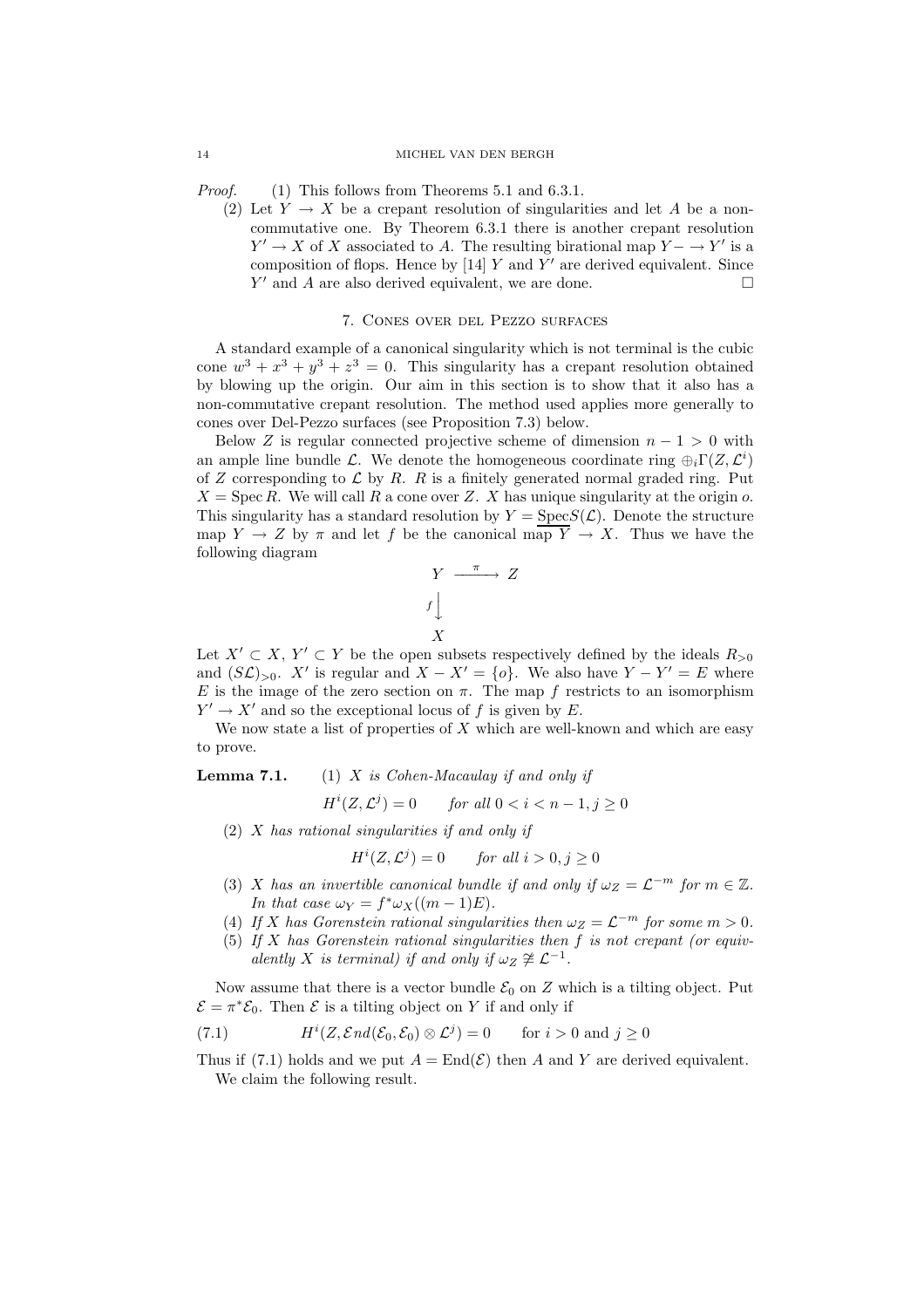**Proposition 7.2.** Assume that  $\mathcal{E}_0$  is a vector bundle on Z which is a generator of  $D(\text{Qch}(Z))$  such that  $\mathcal{E} = \pi^*\mathcal{E}_0$  is a tilting object on Y. Then  $A = \text{End}(\mathcal{E})$  is a non-commutative crepant resolution of  $X$  if and only if the following condition holds:

(7.2) 
$$
H^{i}(Z, \mathcal{A}_{0} \otimes \mathcal{L}^{j}) = 0 \quad \text{for } i < n - 1 \text{ and } j < 0
$$

for  $\mathcal{A}_0 = \mathcal{E} nd(\mathcal{E}_0)$ .

If  $\omega_Z = \mathcal{L}^{-1}$  then (7.2) is always satisfied.

*Proof.* For  $\mathcal{M} \in \text{Qch}(Z)$  put  $\underline{\Gamma}(Z, \mathcal{M}) = \bigoplus_{j \in \mathbb{Z}} \Gamma(Z, \mathcal{M} \otimes \mathcal{L}^j)$  and denote the derived functors of  $\underline{\Gamma}$  by  $\underline{H}^*$ .

If M is associated to  $M \in \mathrm{Gr}(R)$  then it is well-known that we have

(7.3) 
$$
\underline{H}^i(Z, \mathcal{M}) = H^{i+1}_{R_{>0}}(M) \quad \text{for } i > 0
$$

and there is a long exact sequence

(7.4) 
$$
0 \to H_{R_{>0}}^0(M) \to M \to \underline{\Gamma}(Z, \mathcal{M}) \to H_{R_{>0}}^1(M) \to 0
$$

Now we prove the first part of the proposition. Since  $A$  is derived equivalent to  $Y$ we already know gl dim  $A < \infty$ , so we only have to be concerned with the Cohen-Macaulayness of A. The latter is equivalent to  $H_{R>0}^i(A) = 0$  for  $i \leq n-1$  (since the dimension of R is  $n$ ).

Since we assume  $(7.1)$  the condition  $(7.2)$  is equivalent to

(7.5) 
$$
\underline{H}^{i}(Z, A_{0}) = 0 \quad \text{for } 0 < i < n - 1
$$

$$
\underline{\Gamma}(Z, A_{0})_{< 0} = 0
$$

Using (7.3) and (7.4) with  $M = A$  we see that A is Cohen-Macaulay if and only if  $\underline{H}^i(Z, \mathcal{A}_0) = 0$  for  $0 < i < n - 1$  and  $A = \underline{\Gamma}(Z, \mathcal{A}_0)$ . These conditions correspond precisely to the conditions given in (7.5).

Now assume that (7.5) holds and put  $E = \Gamma(\mathcal{E}_0)^{**}$  where  $(-)^{**}$  denotes the R-bidual. Then A and  $\text{End}_R(E)$  are reflexive R-modules which have the same restriction to  $X'$  (when considered as sheaves). Hence they are equal.

If  $\omega_Z = \mathcal{L}^{-1}$  then by Serre duality we have  $H^i(Z, \mathcal{A}_0 \otimes \mathcal{L}^j) = H^{n-1-i}(Z, \mathcal{A}_0^* \otimes$  $\mathcal{L}^{-j} \otimes \omega_Z^* = H^{n-1-i}(Z, \mathcal{A}_0 \otimes \mathcal{L}^{-j-1})^*$ . If  $j < 0$  and  $i < n-1$  then  $-j-1 \geq 0$ and  $i > 0$ . I.e. (7.2) follows from (7.1).

Our aim is now to apply this is the case that  $Z$  is a surface with ample anticanonical bundle (i.e. a Del-Pezzo surface). Recall that by [8] Z is either  $\mathbb{P}^1 \times \mathbb{P}^1$ or else is obtained by blowing up  $\mathbb{P}^2$  in  $\leq 8$  points in general position.

**Proposition 7.3.** Let Z be a Del-Pezzo surface and let R be a cone over Z with trivial canonical bundle. Then R has a non-commutative crepant resolution.

*Proof.* Let us first discuss the cases where  $\omega_Z$  is a proper multiple of a line bundle. If F is an exceptional curve on a surface Z then  $\deg(\omega_Z \mid F) = -1$  and so  $\omega_Z$  cannot be a proper multiple of a line bundle. The Del-Pezzo surfaces without exceptional curves are  $\mathbb{P}^2$  and  $\mathbb{P}^1 \times \mathbb{P}^1$ . In the first case  $\omega_Z = \mathcal{O}_Z(-3)$  and hence  $\mathcal{L} = \mathcal{O}_Z(1)$ and in the second case  $\omega_Z = \mathcal{O}_Z(-2, -2)$  and hence  $\mathcal{L} = \mathcal{O}_Z(1, 1)$ .

In the first case the cone over  $Z$  is a polynomial ring so this is trivial. In the second case the cone is given by  $R = k[u, v, x, y]/(uv - xy)$  which is standard. The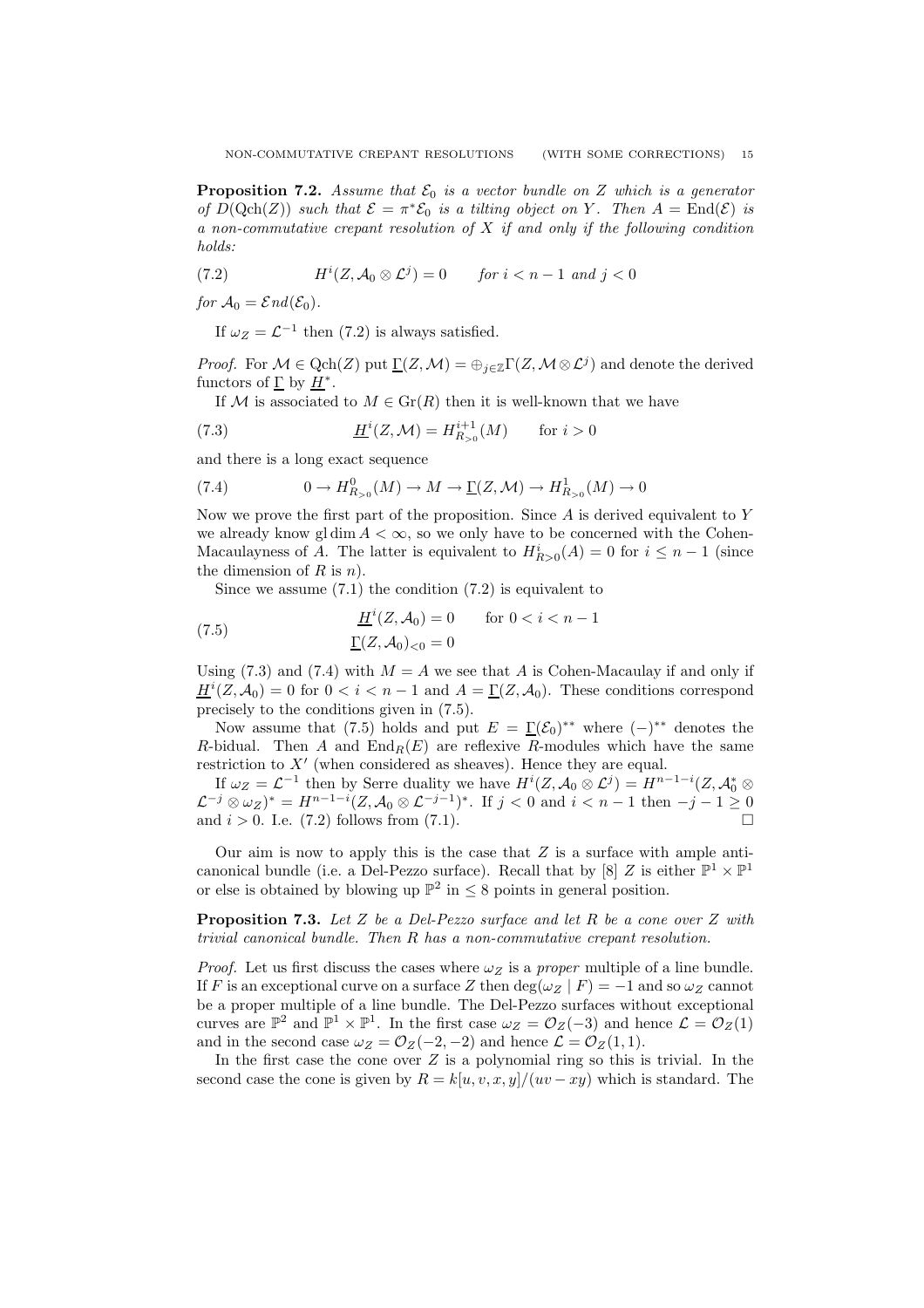non-commutative crepant resolution is given by

$$
\begin{pmatrix} R & I \\ I^{-1} & R \end{pmatrix}
$$

where  $I = (u, x)$ .

So from now on we assume  $\mathcal{L} = \omega_Z^{-1}$ . We will construct a generator for  $D(\text{Qch}(Z))$ satisfying condition (7.1). In fact this follows easily from the results in [27] (I thank Tom Bridgeland for pointing this out to me). Let  $K$  be the canonical divisor.

It is easy to construct an exceptional collection of vector bundles on Z generating the derived category  $D(Qch(Z))$ . By [27, Claim 6.5] one may, using a process called "mutation", construct from the initial exceptional collection a new exceptional collection  $E_1, \ldots, E_n$  of vector bundles on Z generating the derived category  $D(Qch(Z))$  such that the slope function

$$
\mu(E) = -\frac{c_1(E) \cdot K}{r(E)}
$$

is non-decreasing on the sequence

$$
\ldots, E_{n-1}(K), E_n(K), E_n, \ldots, E_n, E_1(-K), E_2(-K), \ldots
$$

and such that any interval of length  $n$  is an exceptional collection of "type Hom" (i.e. it is an exceptional collection without higher Ext's; this is also called a strong exceptional collection).

We claim that the whole sequence has no forward  $Ext<sup>2</sup>'s$  and no backward Hom's and furthermore that all  $Ext<sup>1</sup>$ 's vanish. To simplify the notation we write  $E_i(-jK) = E_{i+jn}$ .

Let us first consider  $Ext<sup>1</sup>$ . By Serre duality we have

$$
\dim \text{Ext}^1(E_u, E_v) = \dim \text{Ext}^1(E_v, E_{u-n})
$$

According to [27, Lemma 3.7] we have for  $v \ge u$  (as  $\mu(v) \ge \mu(u)$ ):

$$
Ext1(Ev, Eu) = 0 \Rightarrow Ext1(Eu, Ev) = 0
$$

and thus

$$
Ext1(Eu, Ev-n) = 0 \Rightarrow Ext1(Eu, Ev) = 0
$$
  

$$
Ext1(Ev, Eu) = 0 \Rightarrow Ext1(Ev, Eu-n) = 0
$$

It is now easy to see that the fact  $\text{Ext}^1(E_u, E_v) = 0$  for  $|u - v| < n$  implies that all  $Ext<sup>1</sup>'s$  are zero.

Now we consider Hom's. We need  $\text{Hom}(E_v, E_u) = 0$  for  $v > u$ . Since  $-K$  is effective on a Del Pezzo surface we have  $E_{u-n} \hookrightarrow E_u$ . Thus

(7.6) 
$$
\operatorname{Hom}(E_v, E_u) = 0 \Rightarrow \operatorname{Hom}(E_v, E_{u-n}) = 0
$$

We have  $\text{Hom}(E_v, E_u) = 0$  for  $v - n < u < v$  as  $E_{v-n+1}, \ldots, E_v$  is exceptional and also  $\text{Hom}(E_v, E_u) = 0$  for  $u = v - k$  by Serre duality. Hence (7.6) implies  $\text{Hom}(E_v, E_u) = 0$  for all  $u < v$ .

Now we consider  $Ext<sup>2</sup>$ . Again by Serre duality we have

dim  $\text{Ext}^2(E_u, E_v) = \text{dim Hom}(E_v, E_{u-n})$ 

Hence we need Hom $(E_v, E_{u-n}) = 0$  for  $v \geq u$ . Since  $v \geq u$  implies  $v > u - n$  this follows from the vanishing of Hom as discussed in the previous paragraph.

Put  $\mathcal{E}_0 = E_1 \oplus \cdots \oplus E_n$ . The clearly  $\mathcal{E}_0$  satisfies the conditions of (7.1).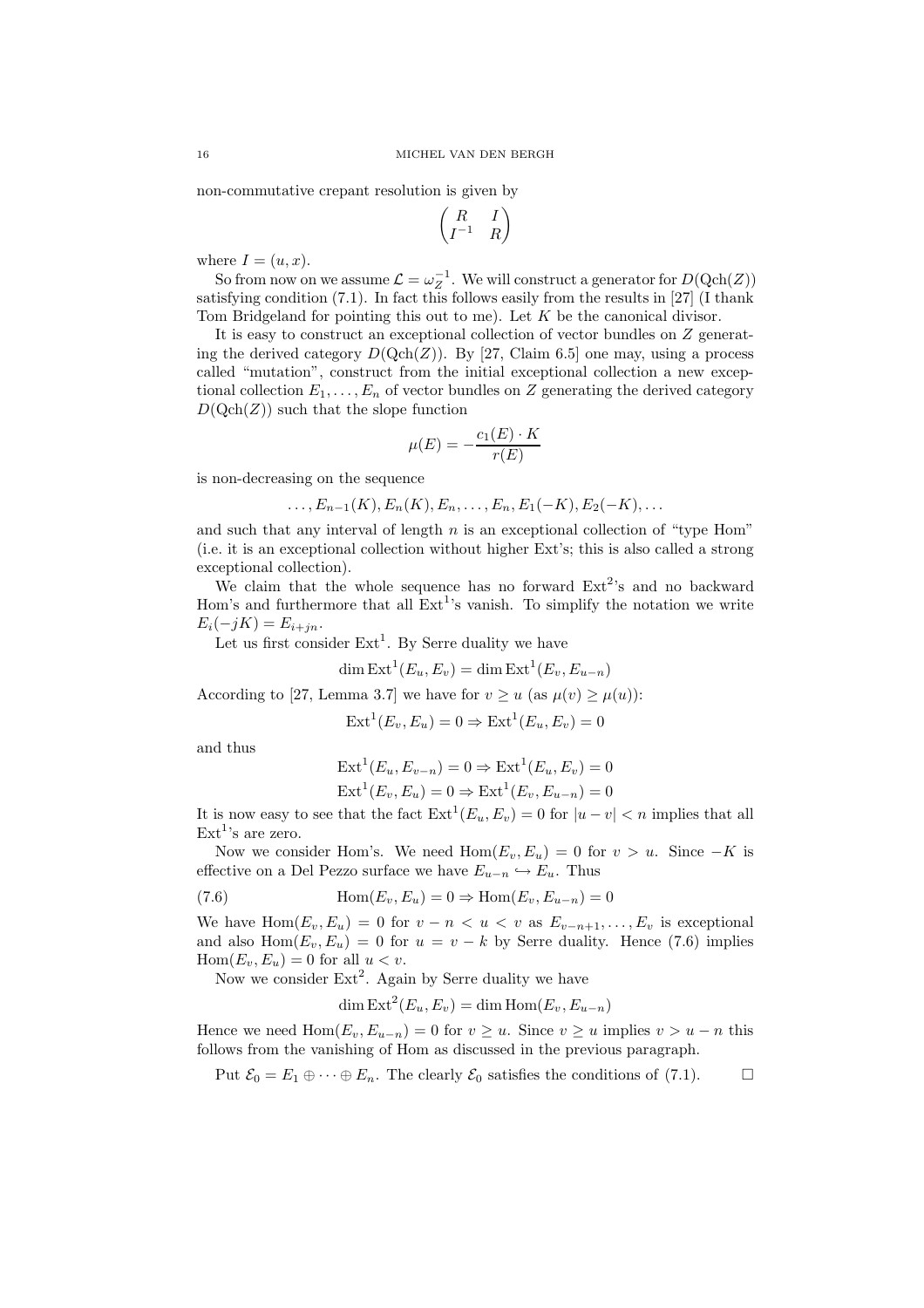Remark 7.4. In the published version of this paper [42] we considered a more naive tilting object. Assume that Z is obtained by blowing up  $\mathbb{P}^2$  in  $x_1, \ldots, x_p$  with  $p \leq 8$ and denote the corresponding exceptional curves by  $F_1, \ldots, F_p$ . Let  $\alpha : Z \to \mathbb{P}^2$ be the structure map. In [42] we took  $\mathcal{E}_0 = \alpha^*(\mathcal{O}_{\mathbb{P}^2}) \oplus \alpha^*(\mathcal{O}_{\mathbb{P}^2}(1)) \oplus \alpha^*(\mathcal{O}_{\mathbb{P}^2}(2)) \oplus$  $\mathcal{O}_Z(F_1) \oplus \cdots \oplus \mathcal{O}_Z(F_n)$  as tilting object on Z. In contrast to what we stated this tilting object does not satisfy the conditions of  $(7.1)$ . Indeed for  $p > 4$  we have  $H^1(Z, \mathcal{E}nd(\mathcal{E}_0, \mathcal{E}_0)\otimes_Z \omega_Z^{-1}) \neq 0$  as one easily checks that  $H^1(Z, \mathcal{H}om(\alpha^*(\mathcal{O}_{\mathbb{P}^2}(2)), \mathcal{O}_Z(F_1)\otimes_Z \omega_Z^{-1})$  $\omega_Z^{-1})$   $\neq 0$ .

# 8. One-dimensional torus invariants

Let  $T = k^*$  be a one-dimensional torus acting on a finite dimensional vector space V. We may choose a basis  $x_1, \ldots, x_n$  for V such that T acts diagonally:  $z \cdot x_i = z^{a_i} x_i$  for some  $a_i \in \mathbb{Z}$ . Put  $S = \text{Sym}(V)$  and  $R = S^T$ . In order to avoid trivialities we assume that there are at least two strictly positive and two strictly negative  $a_i$ 's and that the greatest common divisor of the  $a_i$ 's is one. Put  $N^+ = \sum_{a_i>0} a_i, N^- = -\sum_{a_i<0} a_i$  and  $N = \min(N^+, N^-)$ .

It will be convenient to use the Artin-Zhang Proj of a graded ring  $[1]$ . If T is a noetherian Z-graded ring then  $X = \text{Proj}_{AZ} T$  is the Grothendieck category  $\operatorname{Gr}(T)/\operatorname{Tors}(T)$  where  $\operatorname{Tors}(T)$  is the localizing subcategory of  $\operatorname{Gr}(T)$  given by the graded modules which are limits of right bounded ones. Below we denote the quotient functor  $\text{Gr}(T) \to \text{Gr}(T) / \text{Tor}(T)$  by  $\pi$ . We write  $\mathcal{O}_X = \pi S$  and  $\Gamma(X,\mathcal{M}) = \bigoplus_{n\in\mathbb{Z}} \text{Hom}(\mathcal{O}_X,\mathcal{M}(n))$  where the functor  $\mathcal{M} \mapsto \mathcal{M}(n)$  is obtained from the corresponding functor on  $\text{Gr}(T)$ . The derived functors of  $\underline{\Gamma}$  are denoted by  $\underline{H}^*$ . We write  $\text{coh}(X)$  for the category of noetherian objects in X.

It is shown in [1] that  $\text{Proj}_{AZ} T = \text{Proj}_{AZ} T_{\geq 0}$  so in principle one may restrict to N-graded rings but below it will be more convenient to work with Z-graded rings.

Putting deg  $x_i = a_i$  defines a Z-grading on S such that  $R = S_0$ . By [21] R is Cohen-Macaulay. The other homogeneous components  $S_a$  of S are finitely generated R-modules. It is known precisely when they are Cohen-Macaulay [35, 40]. In particular one has the following result.

**Lemma 8.1.**  $S_a$  is Cohen-Macaulay for  $-N^+ < a < N^-$ .

Let  $S^+ = S$  as graded rings and let  $S^-$  be the ring S with modified grading given by  $S_n^- = S_{-n}$  We define  $X^{\pm} = \text{Proj}_{AZ} S^{\pm}$ . Thus if  $I^+, I^-$  are respectively the ideals generated by  $S_{>0}$  and  $S_{<0}$  then  $X^{\pm}$  are simply the Grothendieck categories  $Gr(S^{\pm})/Tors(S^{\pm})$  where  $Tors(S^{\pm})$  consists of the objects in  $Gr(S^{\pm})$  which are (elementwise) annihilated by powers of  $I^{\pm}$ . Note that  $I^{+}$ ,  $I^{-}$  are the graded ideals in S respectively generated by  $(x_i)_{a_i>0}$  and  $(x_i)_{a_i<0}$ . From the description of Tors( $S^{\pm}$ ) as torsion theories associated to ideals, it follows that  $Tors(S^{\pm})$  is stable. I.e.  $Tors(S^{\pm})$  is closed under injective hulls [37]. In particular the following lemma follows.

**Lemma 8.2.**  $X^+$ ,  $X^-$  have finite global dimension.

**Lemma 8.3.** We have  $\underline{H}^i(X^{\pm}, \mathcal{O}_{X^{\pm}}) = H_{I^{\pm}}^{i+1}(S^{\pm})$  for  $i > 0$  and  $S^{\pm} = \underline{\Gamma}(X^{\pm}, \mathcal{O}_{X^{\pm}})$ . *Proof.* This is a variant on (7.3)(7.4). Note that  $H_{I^{\pm}}^{0,1}(S^{\pm}) = 0$  because of the hypotheses on the weights  $(a_i)_i$ . .

**Lemma 8.4.** Let  $0 \le i, j < N^{\pm}$ . Then  $\text{Ext}_{X^{\pm}}^p(\mathcal{O}_{X^{\pm}}(m), \mathcal{O}_{X^{\pm}}(n)) = 0$  for  $p > 0$ and  $\text{Hom}_{X^{\pm}}(\mathcal{O}_{X^{\pm}}(m), \mathcal{O}_{X^{\pm}}(n)) = S_{n-m}^{\pm}.$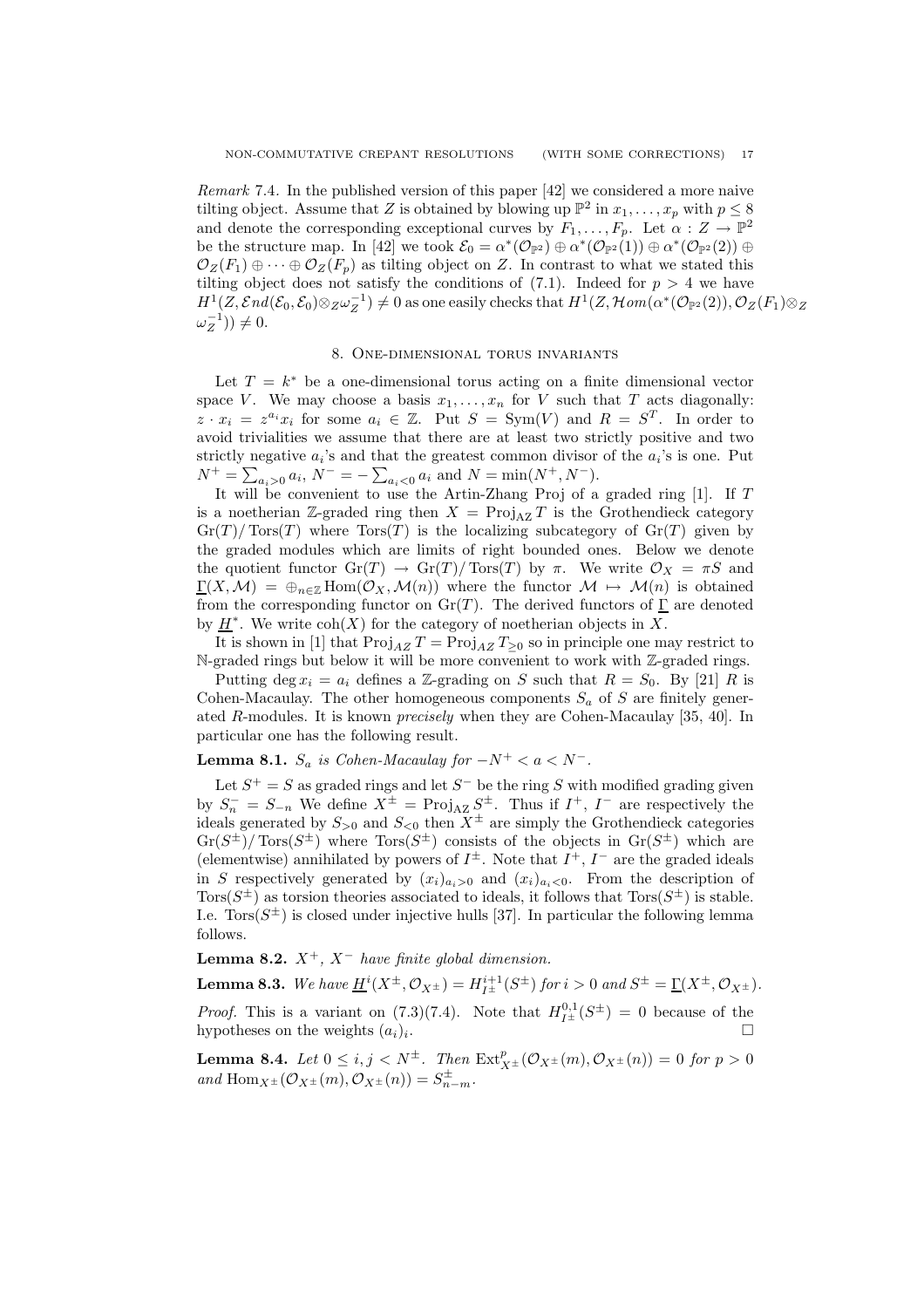*Proof.* By the previous lemma we have  $\text{Ext}_{X\pm}^p(\mathcal{O}_{X\pm}(m), \mathcal{O}_{X\pm}(n)) = H_{I\pm}^{p+1}(S^{\pm})_{n-m}$ for  $p > 0$ . A standard computation reveals that  $H_{I^{\pm}}^{u}(S^{\pm})$  is zero in degrees  $> -N^{\pm}$ which is what we want.

Also by the previous lemma we find  $\text{Hom}_{X^{\pm}}(\mathcal{O}_{X^{\pm}}(m), \mathcal{O}_{X^{\pm}}(n)) = S_{n-m}^{\pm}.$ 

**Lemma 8.5.** The objects  $\mathcal{O}_{X^{\pm}}(m)$ ,  $m = 0, \ldots, N^{\pm} - 1$  form a generating family for  $D(X^{\pm})$ .

*Proof.* Let us work with  $X^+$ . With a variant of [11, Lemma 4.2.2] we see that  $(\mathcal{O}_{X^+}(n))_n$  generates  $D(X^+)$ . Now we look at the Koszul exact sequence associated to  $(x_i)_{a_i>0}$ .

$$
0 \to S(-N^+) \to \cdots \to \oplus_{a_i>0} S(-a_i) \to S \to S/I^+ \to 0
$$

Note that  $S/I^+$  is right bounded. Shifting and applying  $\pi$  we obtain exact sequences

$$
0 \to \mathcal{O}_{X^+}(n-N^+) \to \cdots \to \oplus_{a_i>0} \mathcal{O}_{X^+}(n-a_i) \to \mathcal{O}_{X^+}(n) \to 0
$$

Hence it follows that all  $\mathcal{O}_{X^+}(n)$  may be obtained using triangles from  $\mathcal{O}_{X^+}(m)$ ,  $m = 0, \ldots, N^+ - 1$  which finishes the proof.

To simplify the notations below we will now invert, if necessary, the signs of the  $a_i$ 's, to insure that  $N^+ \leq N^-$ . Thus  $N = N^+$ .

Define  $\mathcal{E}^{\pm} = \bigoplus_{m=0,\dots,N-1} \mathcal{O}_{X^{\pm}}(m)$ , According to lemma 8.4 we have  $A \stackrel{\text{def}}{=}$  $\text{End}_{X^+}(\mathcal{E}^+) = \text{End}_{X^-}(\mathcal{E}^-).$ 

Lemmas 8.4,8.5 now yield the following

**Theorem 8.6.** The functor RHom $(\mathcal{E}^+,-)$  defines an equivalence  $D(X^+) \to D(A)$ and the functor  $-\otimes_A \mathcal{E}^-$  defines a full faithful embedding  $D(A) \to D(X^-)$ . In particular there is a full faithful embedding  $D(X^+) \rightarrow D(X^-)$ . All embeddings restrict to embeddings between the corresponding bounded derived categories of coherent objects. If  $N^- = N^+$  (or equivalently  $\sum_i a_i = 0$ ) then all embeddings are equivalences.

The existence of an embedding/equivalence  $D(X^+) \to D(X^-)$  was proved by Kawamata in [23] (in a slightly more general situation).

We also have

Proposition 8.7. A is Cohen-Macaulay.

*Proof.* According to lemma 8.4 we have  $A = (S_{n-m})_{0 \leq m,n \leq N}$ . Cohen-Macaulauness now follows from lemma 8.1.

Now we restrict to the case  $N^+ = N^-$ , or equivalently  $\sum_i a_i = 0$ . Under these hypotheses we have

**Lemma 8.8.**  $S_0$  is Gorenstein and the  $S_a$  are reflexive  $S_0$ -modules, satisfying  $(S_a S_b)^{**} = S_{a+b}.$ 

*Proof.*  $S_0$  is Gorenstein because of [36, 13.3]. The hypotheses that the greatest common divisor of the  $(a_i)_i$  is one implies that that the generic stabilizer of the T-action on  $W = \text{Spec } \text{Sym}(V) = V^*$  is trivial.

In general if  $(\zeta_i)_i$  is a point in W then the order of its stabilizer is equal to the greatest common divisor of the  $a_i$ 's such that  $\zeta_i \neq 0$ . From the relation  $\sum_i a_i = 0$ we then deduce that the complement of the locus  $W' \subset W$  where T has trivial stabilizer, has codimension at least two. The equality  $(S_a S_b)^{**} = S_{a+b}$  is now true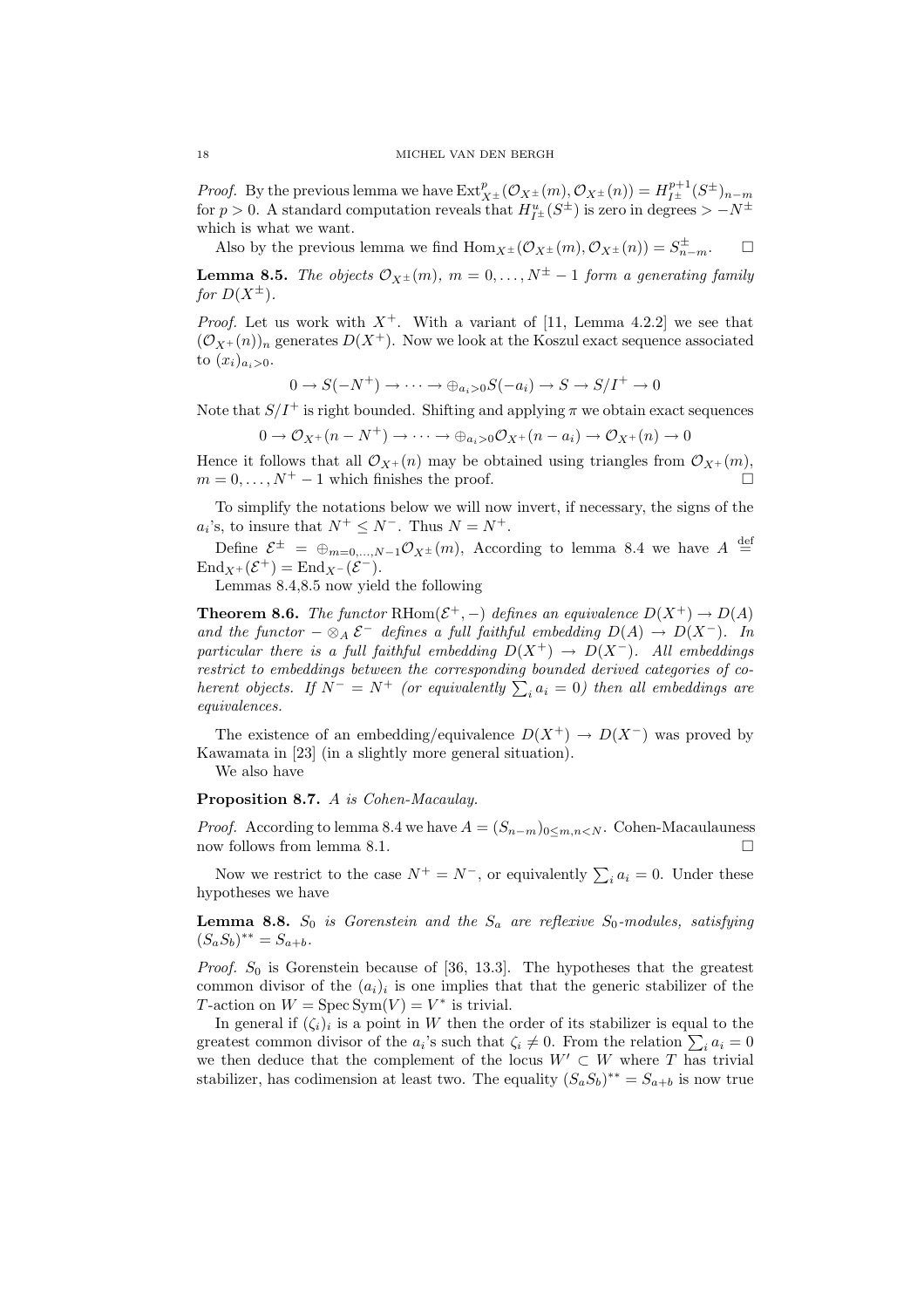on W' and hence it is true on  $W'/T$  since  $W' \to W'/T$  is a principal T-bundle. Then is is also true on  $W/\sqrt{T}$  since  $W \to W/\sqrt{T}$  contracts no divisor and hence all modules of covariants are reflexive [17, Section 1.3].

We may now state our final result.

**Theorem 8.9.** Let the notations be as above and assume  $\sum_i a_i = 0$ . Then  $R =$  $S<sup>T</sup>$  is a Gorenstein ring with a non-commutative crepant resolution given by  $A =$ End<sub>R</sub>( $\bigoplus_{a=0}^{N-1} S_a$ ) where  $N = \sum_{a_i > 0} a_i = -\sum_{a_i < 0} a_i$ .

*Proof.* We have  $A = \bigoplus_{m,n=0,\dots,N-1} (S_{n-m})$  which by lemma 8.8 is equal to  $\text{End}_R(\bigoplus_{a=0}^{N-1} S_a)$ .

#### **REFERENCES**

- [1] M. Artin and J. J. Zhang, Noncommutative projective schemes, Adv. in Math. 109 (1994), no. 2, 228–287.
- [2] M. Artin, Maximal orders of global dimension and Krull dimension two, Invent. Math. 84 (1986), 195–222.
- [3] M. Artin and W. Schelter, *Graded algebras of global dimension 3*, Adv. in Math. **66** (1987), 171–216.
- [4] M. Artin, J. Tate, and M. Van den Bergh, Some algebras associated to automorphisms of elliptic curves, The Grothendieck Festschrift, vol. 1, Birkhäuser, 1990, pp. 33–85.
- $\Box$ , Modules over regular algebras of dimension 3, Invent. Math. 106 (1991), 335-388.
- [6] M. Auslander and O. Goldman, *Maximal orders*, Trans. Amer. Math. Soc. 97 (1960), 1–24.
- [7] V. V. Batyrev, Birational Calabi-Yau n-folds have equal Betti numbers, New trends in algebraic geometry (Warwick, 1996) (Cambridge), London Math. Soc. Lecture Note Ser., vol. 264, Cambridge Univ. Press, Cambridge, 1999, pp. 1–11.
- [8] A. Beauville, Surface algébriques complexes, Astérisque, vol. 54, Soc. Math. France, 1978.
- [9] A. Bondal and D. Orlov, Derived categories of coherent sheaves, math.AG/0206295.
- [10] , Semi-orthogonal decompositions for algebraic varieties, alg-geom/950601.
- [11] A. Bondal and M. Van den Bergh, *Generators and representability of functors in commutative* and noncommutative geometry, Mosc. Math. J.  $3$  (2003), no. 1, 1-36, 258.
- [12] N. Bourbaki, Algèbre commutative, Hermann, Paris, 1960-65.
- [13] T. Bridgeland, Equivalences of triangulated categories and Fourier-Mukai transforms, Bull. London Math. Soc. 31 (1999), no. 1, 25–34.
- [14] , Flops and derived categories, Invent. Math. 147 (2002), 613-632.
- [15] T. Bridgeland, A. King, and M. Reid, The McKay correspondence as an equivalence of derived categories, J. Amer. Math. Soc. 14 (2001), no. 3, 535–554.
- [16] T. Bridgeland and S. Iyengar, A criterion for regularity of local rings, C. R. Math. Acad. Sci. Paris 342 (2006), no. 10, 723–726.
- $[17]$  M. Brion, Sur les modules de covariants, Ann. Sci. École Norm. Sup.  $(4)$  26 (1993), 1–21.
- [18] K. A. Brown and C. R. Hajarnavis, Homologically homogeneous rings, Trans. Amer. Math. Soc. 281 (1984), 197–208.
- [19] R. Elkik, Singularités rationnelles et déformations, Invent. Math. 47 (1978), no. 2, 139-147.
- [20] G. M. Greuer, G. Pfister, and H. Schönemann, SINGULAR 2.0. A Computer Algebra System for Polynomial Computations, Centre for Computer Algebra, University of Kaiserslautern, 2001, http://www.singular.uni-kl.de.
- [21] M. Hochster, Rings of invariants of tori, Cohen-Macaulay rings generated by monomials, and polytopes, Ann. of Math. (2) 96 (1972), 318–337.
- [22] M. Kapranov and E. Vasserot, Kleinian singularities, derived categories and Hall algebras, Math. Ann. 316 (2000), no. 3, 565–576.
- [23] Y. Kawamata, Francia's flip and derived categories, Algebraic geometry (Berlin), de Gruyter, Berlin, 2002, pp. 197–215.
- [24] B. Keller, *Deriving DG-categories*, Ann. Sci. École Norm. Sup.  $(4)$  **27** (1994), 63–102.
- [25] A. D. King, Moduli of representations of finite-dimensional algebras, Quart. J. Math. Oxford Ser. (2) 45 (1994), no. 180, 515–530.
- [26] M. Kontsevich, Lecture at Orsay, December 7, 1995.